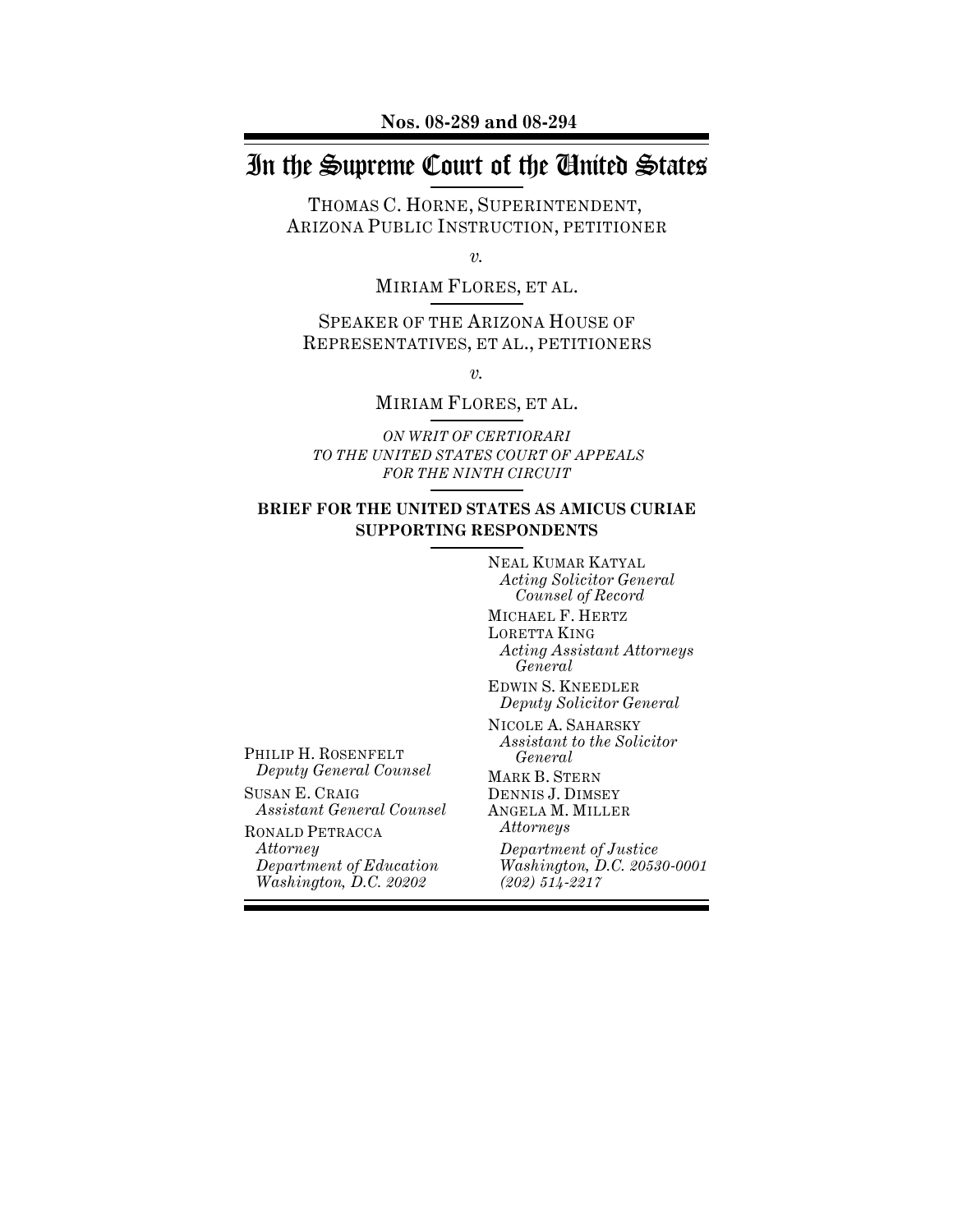1. Whether the court of appeals used an incorrect legal standard in reviewing the district court's decision not to dissolve its remedial orders under Federal Rule of Civil Procedure 60(b)(5).

2. Whether a State's receipt of federal funding under Title III of the Elementary and Secondary Education Act of 1965, as amended by the No Child Left Behind Act of 2001, 20 U.S.C. 6801 *et seq*., necessarily demonstrates that a State is fulfilling its obligations under the Equal Educational Opportunities Act of 1974, 20 U.S.C. 1701 *et seq.*

3. Whether the district court abused its discretion in declining to dissolve the remedial orders on the ground that compliance was no longer required due to changed factual circumstances in Nogales, Arizona.

4. Whether the district court abused its discretion in declining to dissolve the remedial orders on the ground that HB 2064 fully satisfied them.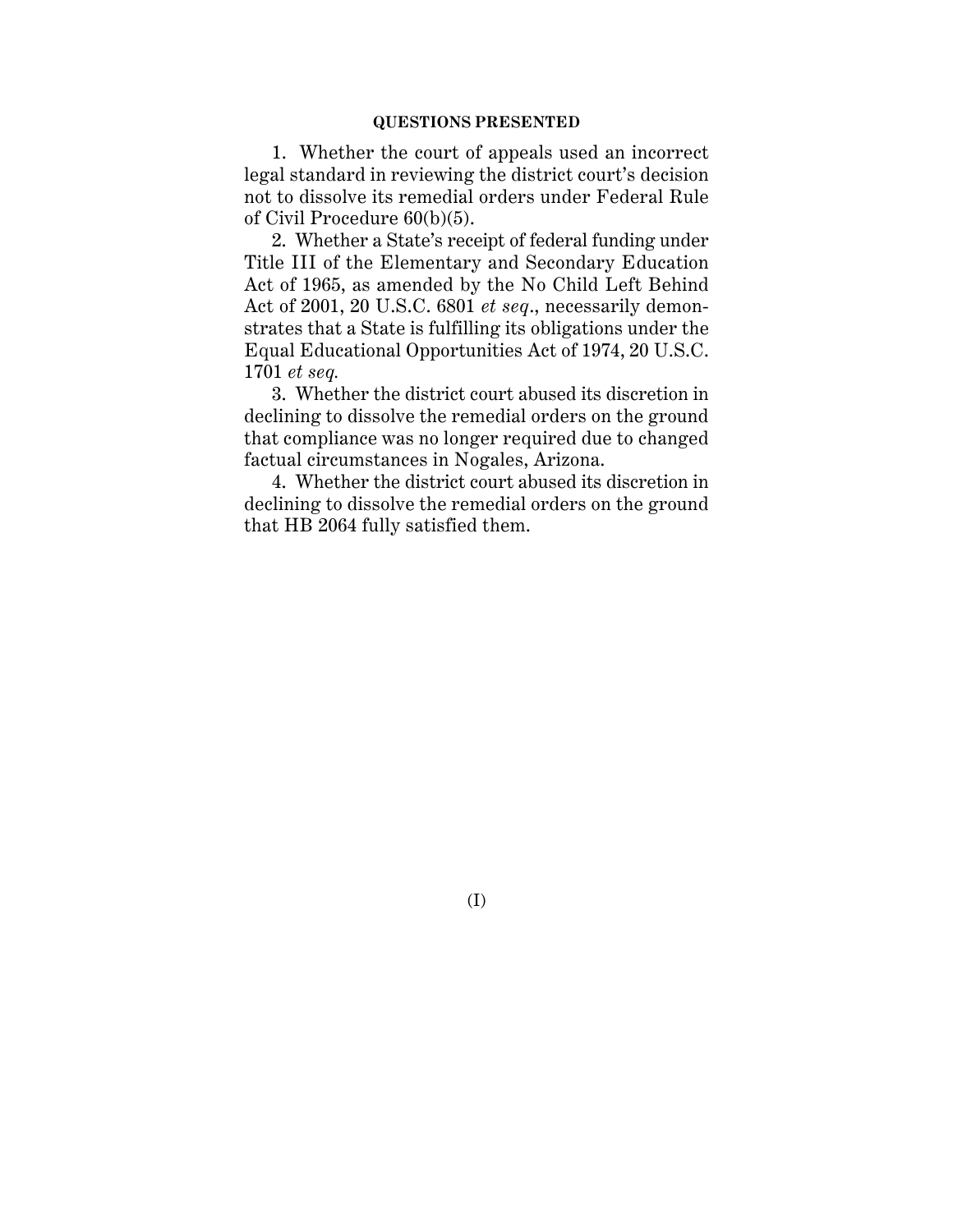# **TABLE OF CONTENTS**

| Page                                                                    |
|-------------------------------------------------------------------------|
|                                                                         |
|                                                                         |
|                                                                         |
| Argument:                                                               |
| The district court did not abuse its discretion in declin-              |
| ing to dissolve the remedial orders $\dots\dots\dots\dots\dots\dots 11$ |
| The district court's orders required the State to<br>$A_{\cdot}$        |
| adopt and fund an ELL program to meet its                               |
|                                                                         |
| The court of appeals applied the correct stan-<br>B.                    |
|                                                                         |
| The court of appeals' application of the Rule<br>$C_{\cdot}$            |
|                                                                         |
| 1. Receipt of funds under Title III of NCLB                             |
| does not itself demonstrate "appropriate"                               |
|                                                                         |
| 2. Asserted changed circumstances in Nogales                            |
| did not compel dissolution of the orders $\dots \dots 24$               |
| 3. HB 2064 does not fully satisfy the judgment $\ldots$ 28              |
|                                                                         |

# **TABLE OF AUTHORITIES**

# Cases:

| $A$ <i>gostini</i> v. <i>Felton</i> , 521 U.S. 203 (1997)  16, 17 |  |
|-------------------------------------------------------------------|--|
| <i>Board of Educ. v. Dowell, 498 U.S. 237 (1991)  16</i>          |  |
| Castaneda v. Pickard, 648 F.2d 989 (5th Cir.                      |  |
|                                                                   |  |
|                                                                   |  |
|                                                                   |  |

# (III)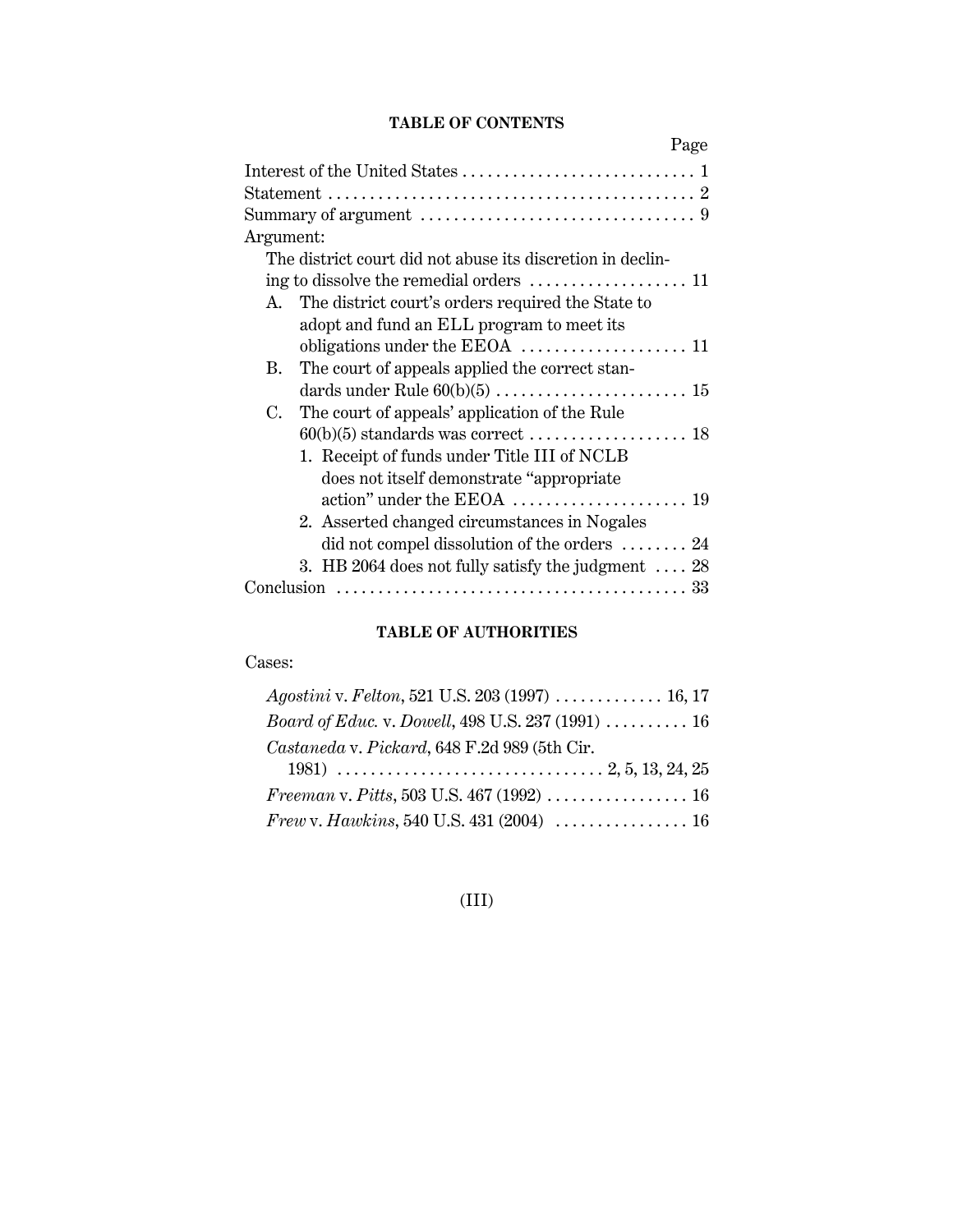| Cases-Continued:                                                                                   | Page |
|----------------------------------------------------------------------------------------------------|------|
| Gomez v. Illinois State Bd. of Educ., 811 F.2d 1030                                                |      |
|                                                                                                    |      |
| Idaho Migrant Council v. Board of Educ., 647 F.2d                                                  |      |
|                                                                                                    |      |
| Keyes v. School Dist. No. 1, 576 F. Supp. 1503                                                     |      |
|                                                                                                    |      |
|                                                                                                    |      |
|                                                                                                    |      |
|                                                                                                    |      |
| Newark Parents Ass'n v. Newark Pub. Sch., 547                                                      |      |
| Rufo v. Inmates of Suffolk County Jail, 502 U.S.                                                   |      |
| System Fed'n No. 91 v. Wright, 364 U.S. 642 (1961)  16                                             |      |
| United States v. Swift & Co., 286 U.S. 106 (1932) $\ldots \ldots$ 17                               |      |
| United States v. Texas, 680 F.2d 356 (5th Cir. 1982)  19                                           |      |
| Valeria G. v. Wilson, 12 F. Supp. 2d 1007 (N.D. Cal.                                               |      |
| 1998), aff'd, 307 F.3d 1036 (9th Cir. 2002) $\ldots \ldots \ldots \ldots$                          |      |
| Constitution, statutes, regulation and rule:                                                       |      |
| Ariz. Const. Art. XI § 1(a)  14, 28                                                                |      |
| Civil Rights Act of 1964, Tit. VI, 42 U.S.C. 2000d                                                 |      |
| Elementary and Secondary Education Act of 1965,<br>as amended by No Child Left Behind Act of 2001, |      |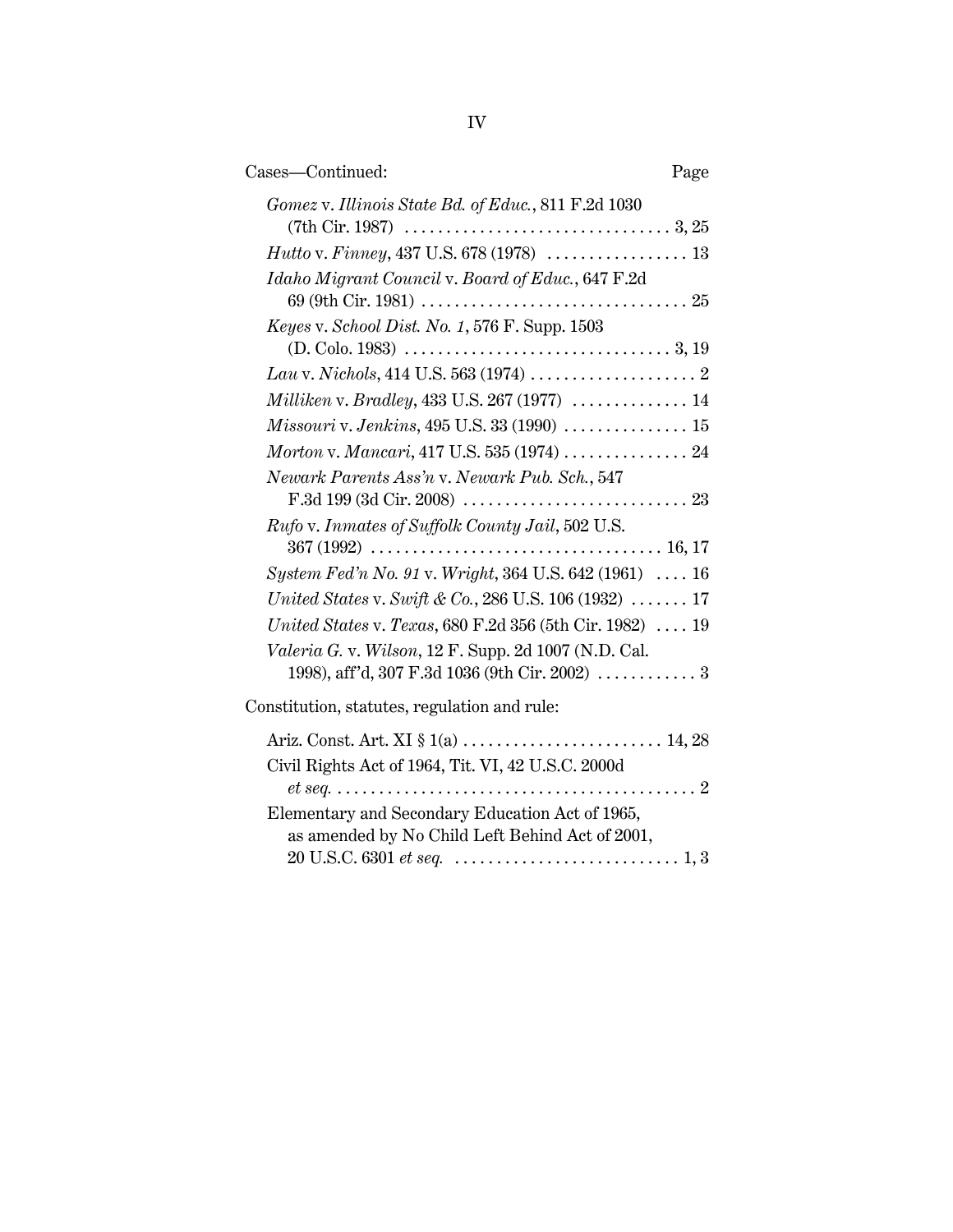| Statutes, regulation and rule—Continued:                          | Page |
|-------------------------------------------------------------------|------|
|                                                                   |      |
|                                                                   |      |
|                                                                   |      |
|                                                                   |      |
|                                                                   |      |
|                                                                   |      |
|                                                                   |      |
| Tit. III, 20 U.S.C. 6801 et seq. $\dots \dots \dots \dots$ passim |      |
|                                                                   |      |
|                                                                   |      |
|                                                                   |      |
|                                                                   |      |
|                                                                   |      |
|                                                                   |      |
|                                                                   |      |
|                                                                   |      |
|                                                                   |      |
|                                                                   |      |
|                                                                   |      |
|                                                                   |      |
|                                                                   |      |
|                                                                   |      |
|                                                                   |      |
|                                                                   |      |
| Equal Educational Opportunities Act of 1974,                      |      |
|                                                                   |      |
|                                                                   |      |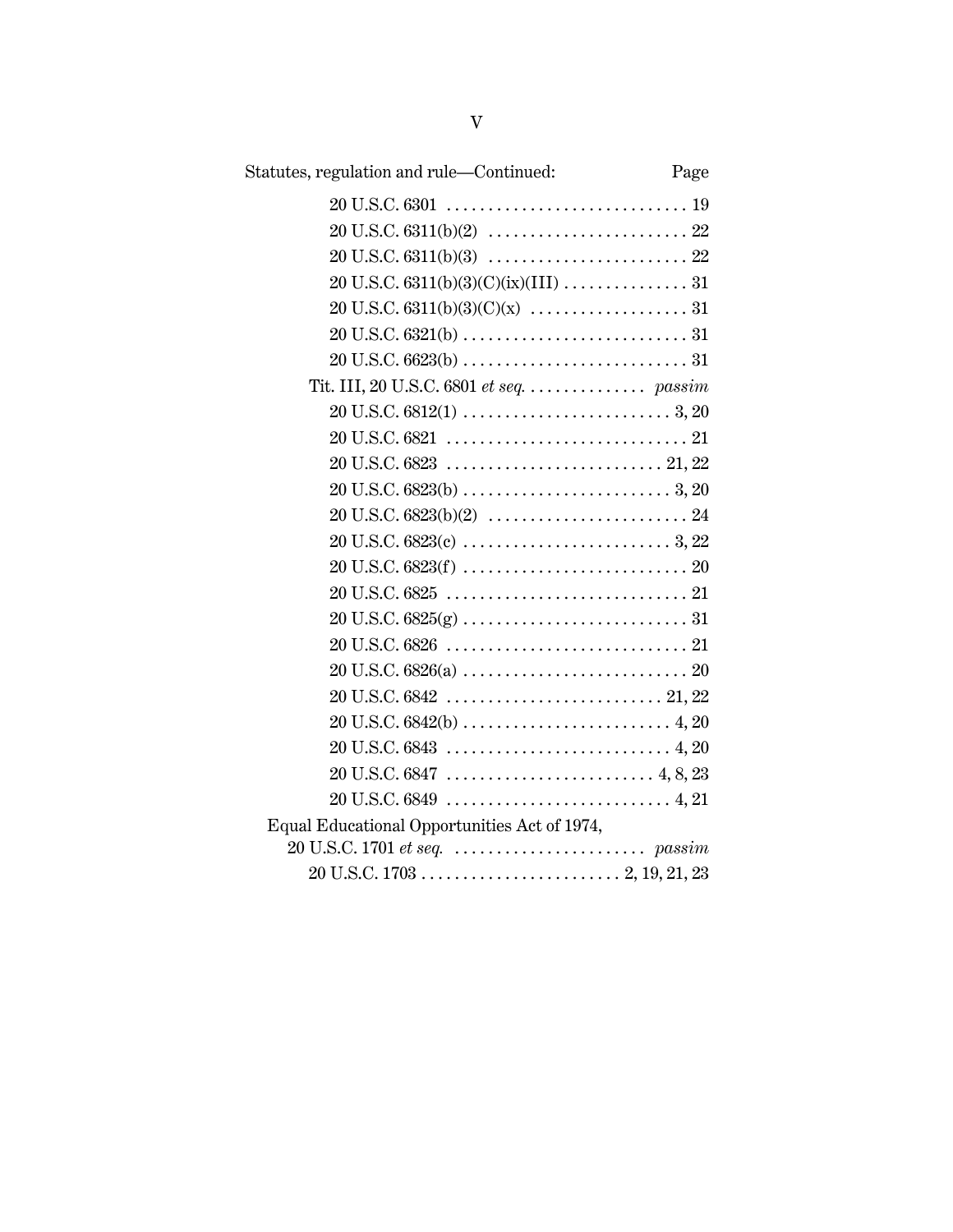| Statutes, regulation and rule-Continued:<br>Page |
|--------------------------------------------------|
|                                                  |
|                                                  |
|                                                  |
|                                                  |
|                                                  |
|                                                  |
|                                                  |
|                                                  |
|                                                  |
|                                                  |
|                                                  |
|                                                  |
|                                                  |
|                                                  |
|                                                  |
| Ariz. Rev. Stat. Ann. § 15-752 (West 1991)  26   |
| 34 C.F.R.:                                       |
|                                                  |
|                                                  |
|                                                  |
| Miscellaneous:                                   |

| State of Arizona, Consolidated State Application |  |  |  |  |
|--------------------------------------------------|--|--|--|--|
|                                                  |  |  |  |  |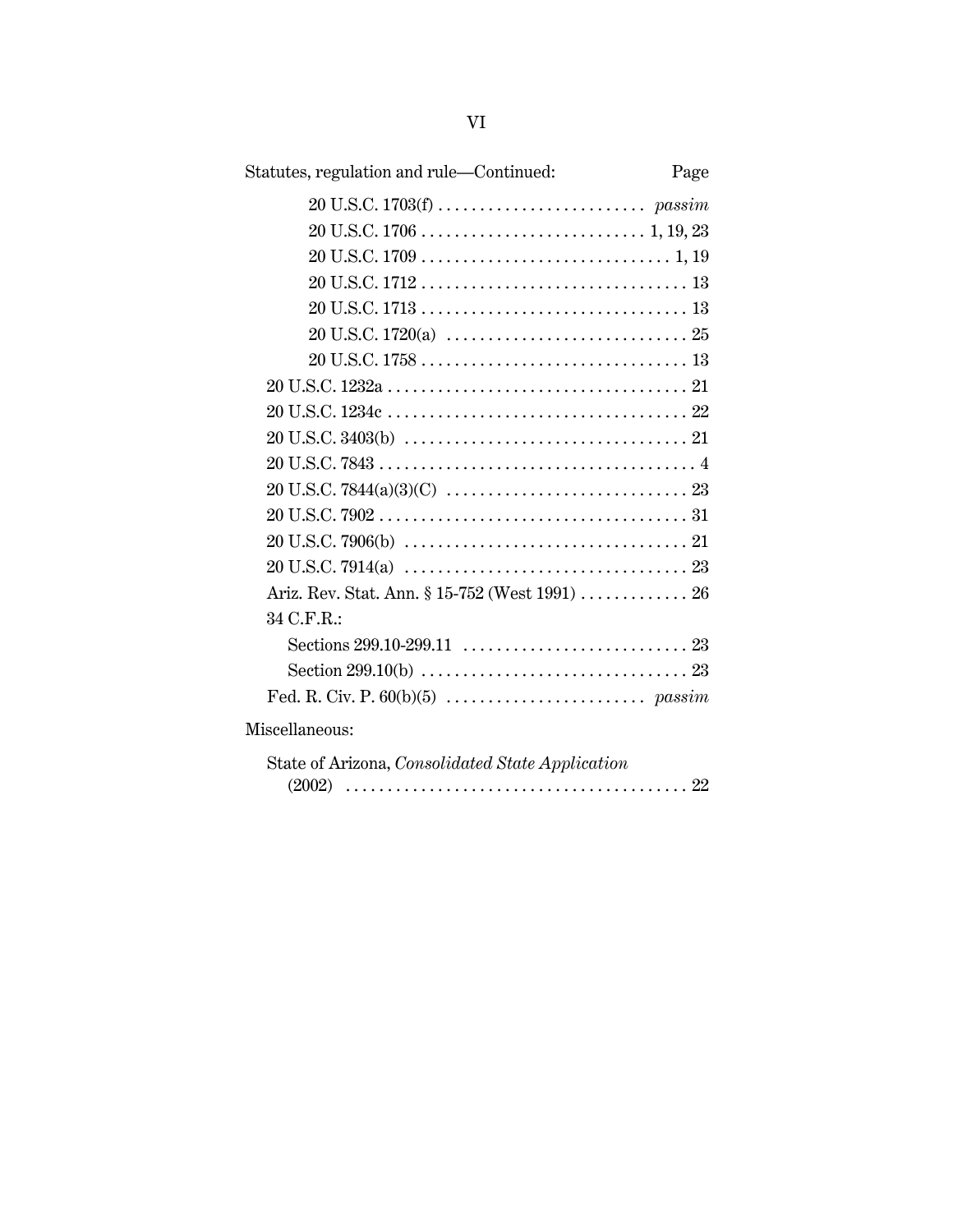| Miscellaneous-Continued: | Page |
|--------------------------|------|
|--------------------------|------|

*Consolidated State Performance Report for State Formula Grant Programs Under the Elementary and Secondary Education Act As Amended By the No Child Left Behind Act of 2001, School Year 2007-2008: Arizona* (2008) . . . . . . . . . . . . . . . . . . . . . 21, 22 *Structured English Immersion Models of the*

*Arizona English Language Learners Task Force* (Apr. 10, 2008) <http://www.ade.state.az.us /ELLTaskForce/2008/SEIModels04-10-08.pdf> . . . . . 32

VII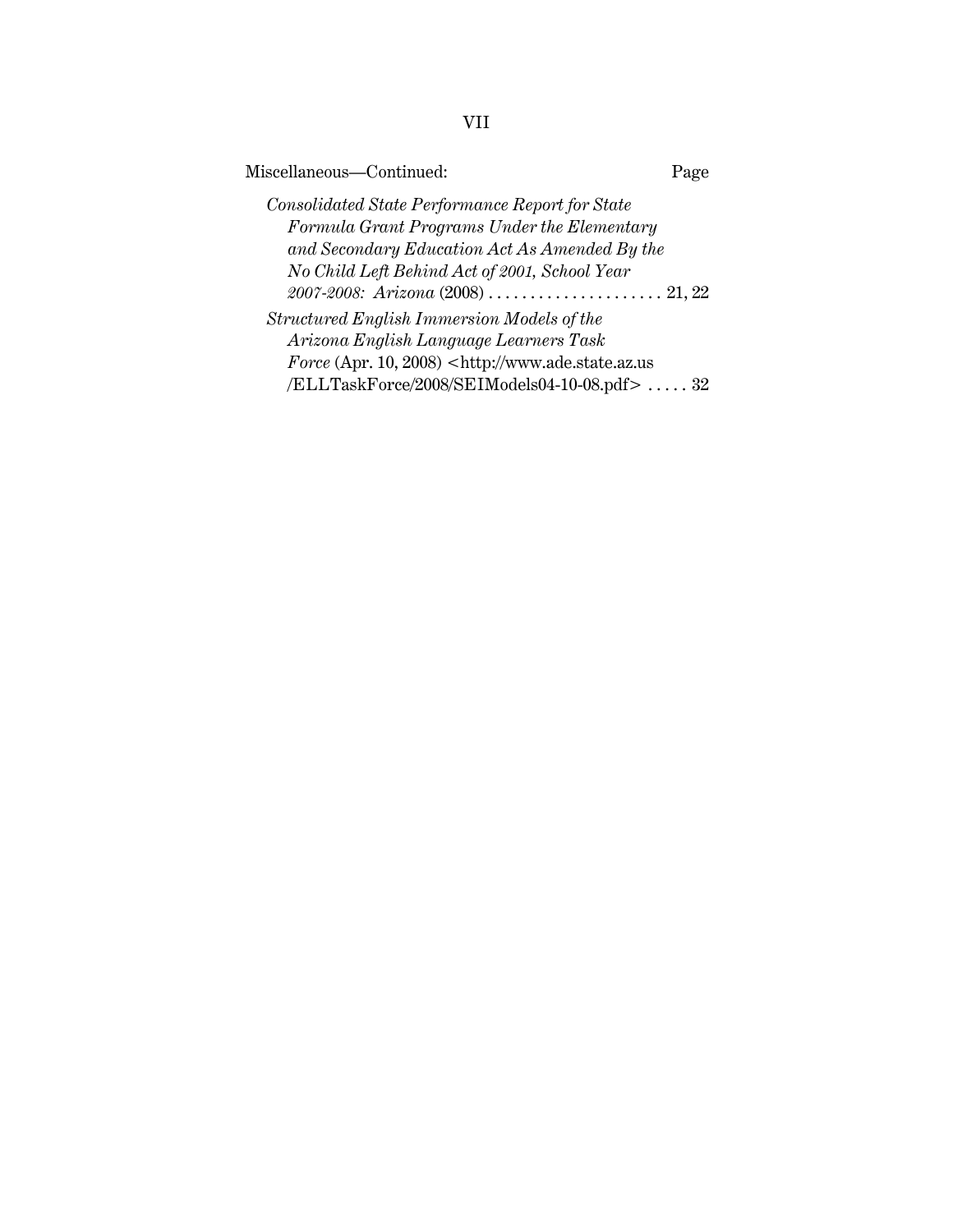# In the Supreme Court of the United States

No. 08-289

THOMAS C. HORNE, SUPERINTENDENT, ARIZONA PUBLIC INSTRUCTION, PETITIONER

*v.*

MIRIAM FLORES, ET AL.

No. 08-294

SPEAKER OF THE ARIZONA HOUSE OF REPRESENTATIVES, ET AL., PETITIONERS

*v.*

MIRIAM FLORES, ET AL.

*ON WRIT OF CERTIORARI TO THE UNITED STATES COURT OF APPEALS FOR THE NINTH CIRCUIT*

# **BRIEF FOR THE UNITED STATES AS AMICUS CURIAE SUPPORTING RESPONDENTS**

# **INTEREST OF THE UNITED STATES**

This case concerns a judgment and a series of remedial orders entered under the Equal Educational Opportunities Act of 1974, 20 U.S.C. 1701 *et seq.* The Attorney General is authorized to bring civil actions under that statute and to intervene in private actions brought under it. See 20 U.S.C. 1706, 1709. The case also concerns Title III of the Elementary and Secondary Education

(1)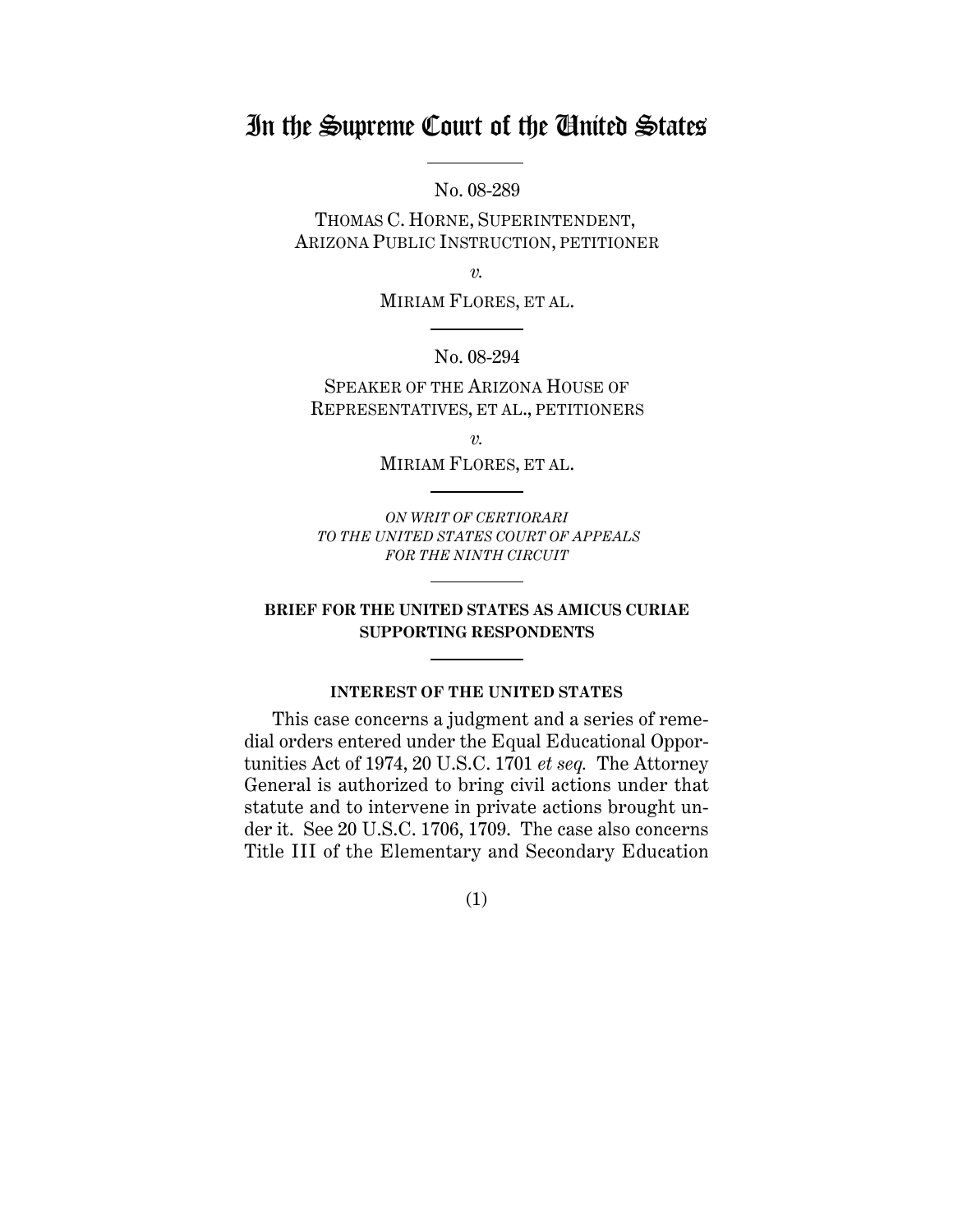Act of 1965, as amended by the No Child Left Behind Act of 2001, 20 U.S.C. 6801 *et seq.* The Secretary of Education is responsible for administering those provisions.

#### **STATEMENT**

1. a. The Equal Educational Opportunities Act of 1974 (EEOA), 20 U.S.C. 1701 *et seq.*, prohibits a State from denying equal educational opportunity to any person "on account of his or her race, color, sex, or national origin." 20 U.S.C. 1703. The denial of equal educational opportunity includes the failure by an education agency "to take appropriate action to overcome language barriers that impede equal participation by its students in its instructional programs." 20 U.S.C. 1703(f).

Section 1703(f) of the EEOA codifies the central holding of *Lau* v. *Nichols*, 414 U.S. 563, 566-567 (1974). In *Lau*, this Court held that failing to provide English language instruction to non-English speaking students denies those students a meaningful opportunity to participate in a State's educational programs, in violation of regulations issued under Title VI of the Civil Rights Act of 1964, 42 U.S.C. 2000d *et seq.* Title VI applies only to programs or activities that receive federal financial assistance, *ibid*., but the EEOA's equal-opportunity guarantee does not depend upon receipt of federal funds.

Neither the EEOA's text nor its legislative history defines "appropriate action." 20 U.S.C. 1703(f). A seminal Fifth Circuit decision, however, established a framework for assessing whether a school district is taking necessary steps to ensure equal educational opportunity. See *Castaneda* v. *Pickard*, 648 F.2d 989, 1009 (1981). Under that framework, a court considers whether: (1) the school system is pursuing a program that is in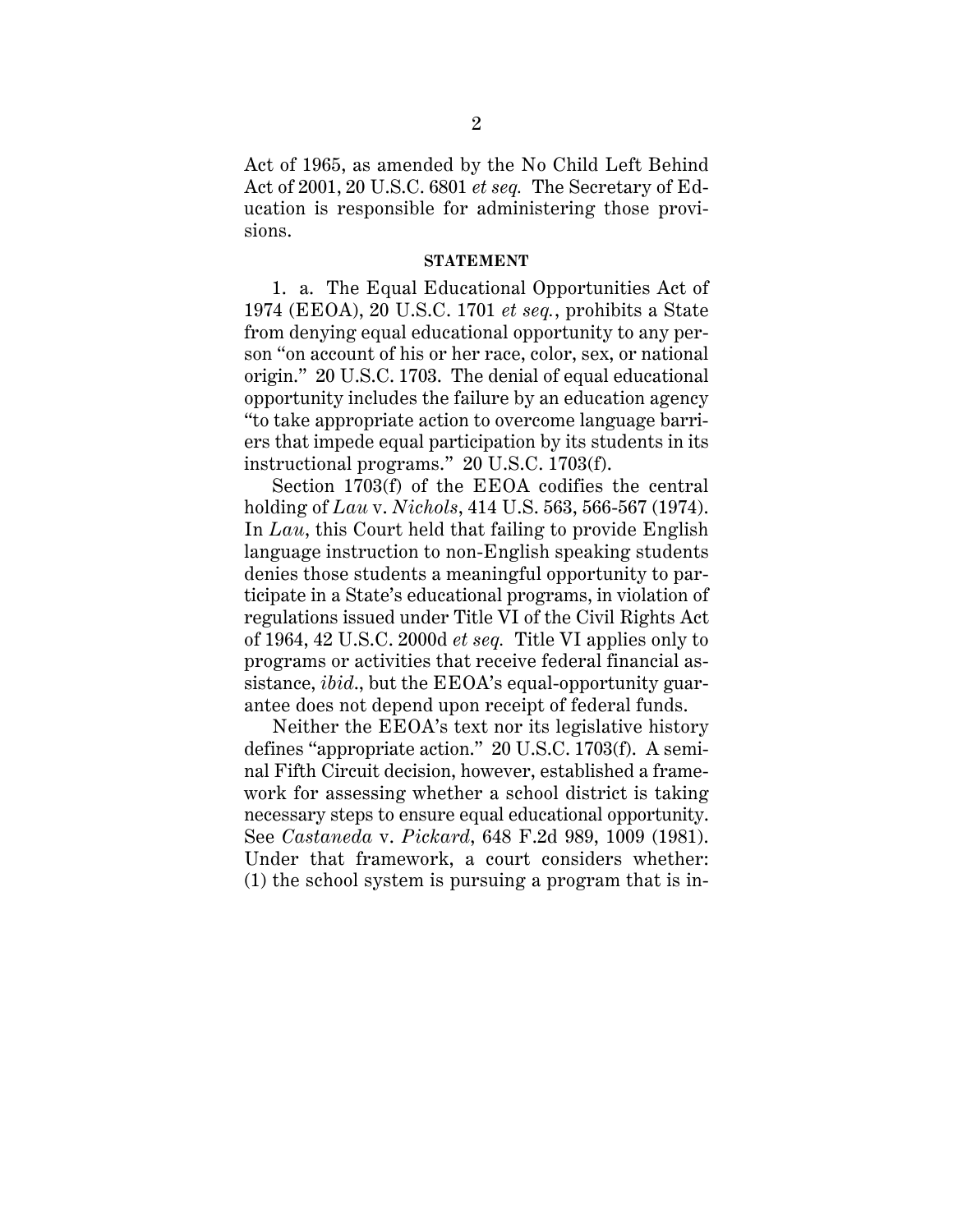formed by a sound educational theory; (2) the program is "reasonably calculated to implement effectively the educational theory adopted by the school" by providing the "practices, resources and personnel necessary to transform the theory into reality"; and (3) the program has been successful after a legitimate trial period. *Id.* at 1009-1010. The lower courts have uniformly adopted that framework to assess Section 1703(f) claims. See, *e.g.*, *Gomez* v. *Illinois State Bd. of Educ.*, 811 F.2d 1030, 1041-1042 (7th Cir. 1987); *Valeria G.* v. *Wilson*, 12 F. Supp. 2d 1007, 1017-1018 (N.D. Cal. 1998), aff'd, 307 F.3d 1036 (9th Cir. 2002); *Keyes* v. *School Dist. No. 1*, 576 F. Supp. 1503, 1510 (D. Colo. 1983).

b. The federal government has long provided grants to States for educational programs. One such program is contained in Title III of the Elementary and Secondary Education Act of 1965 (ESEA), as amended by the No Child Left Behind Act of 2001 (NCLB), 20 U.S.C. 6801 *et seq.* That program is designed to help students with limited English proficiency become proficient in English and meet state academic achievement standards. 20 U.S.C. 6812(1).

If a State wishes to receive Title III funds, it must submit a plan to the Secretary of Education stating that it will establish standards for raising the level of English proficiency and test students to see if those standards are being met. 20 U.S.C. 6823(b). In approving a State's plan, the Secretary determines whether the plan includes the required assurances, see 20 U.S.C. 6823(c), but he does not conduct any substantive review of the State's English-language learner (ELL) programs.

After a plan is approved, the State reports its progress to the Department of Education (DOE). 20 U.S.C.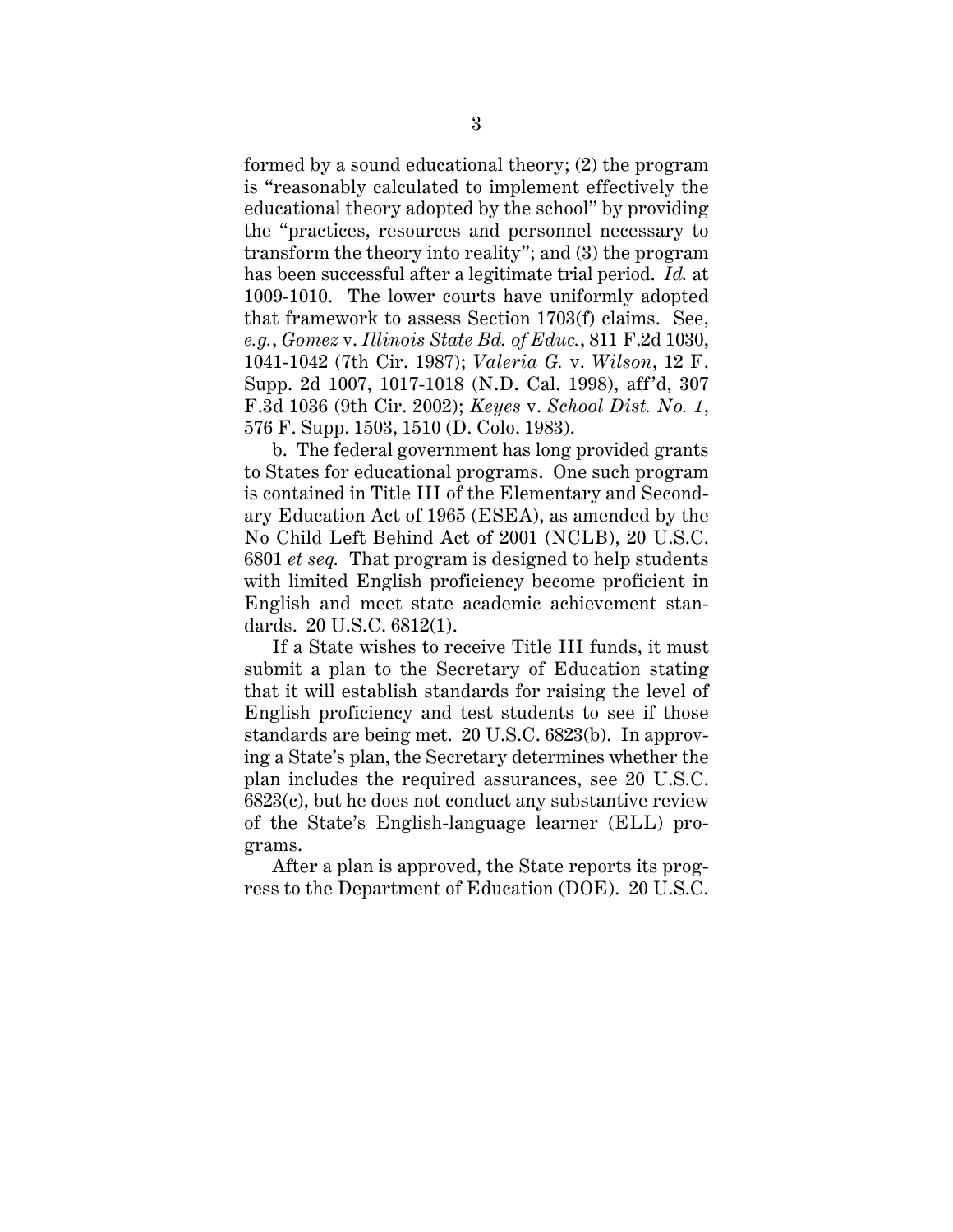6843, 7843. It is up to the State to take remedial action if it is not meeting its own targets for improving student performance. See 20 U.S.C. 6842(b), 6849.

Title III does not provide any private right of action, and it includes an express savings clause for "any federal law guaranteeing a civil right." 20 U.S.C. 6847.

2. In Nogales, Arizona, a great majority of students do not speak English as their first language. Pet. App.  $6\mathrm{a}^{1}$  As a result, most students participate in ELL programs at some point in their academic careers, making those programs of "enormous importance" to students and parents in Nogales. *Id.* at 6a-7a.

In 1992, respondent Miriam Flores brought this class action, alleging that the State, its Superintendent of Education, and its Board of Education had failed to take appropriate action to overcome language barriers faced by ELL students in Nogales. J.A. 2. Flores contended that there were a number of deficiencies in Nogales's ELL programs that were caused by the State's failure to adequately oversee, administer, and fund ELL education. J.A. 2, 7-10.

In 2000, the district court entered a declaratory judgment that the state respondents were in violation of the EEOA. Pet. App.  $117a-153a.$ <sup>2</sup> The court determined that, although the State had adopted a valid theory for ELL education, it had failed to put in place "programs and practices \* \* \* reasonably calculated" to imple-

<sup>&</sup>lt;sup>1</sup> All references to the "Pet. App." are to the appendix in No. 08-294.

<sup>&</sup>lt;sup>2</sup> The parties had entered into a partial consent decree prior to trial. The decree addressed issues such as testing, state monitoring of school districts, reclassification of ELL students, and compensatory education. J.A. 19-30. It did not address other elements of an ELL program, such as class size, teacher qualifications, tutoring, instructional materials, and funding.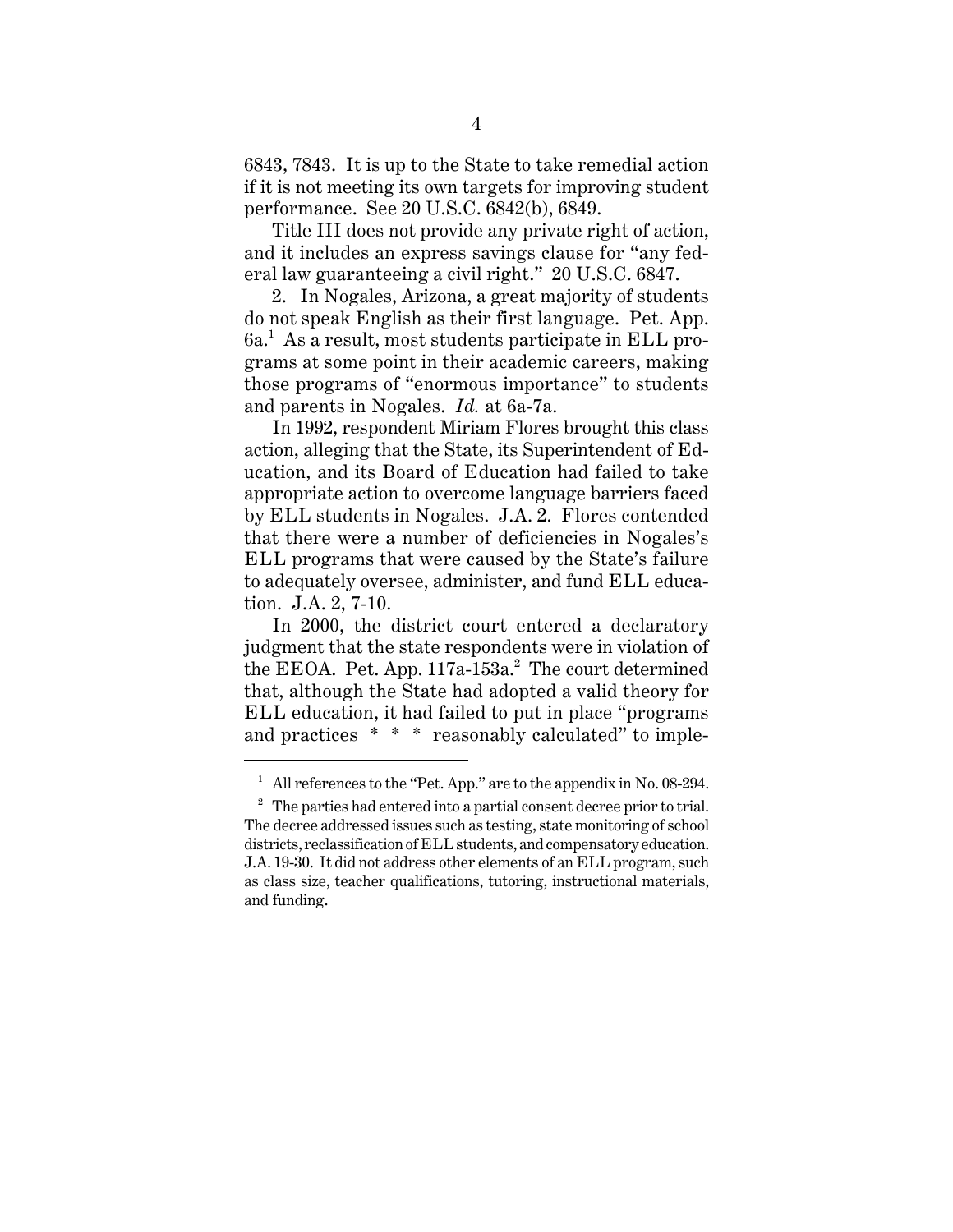ment that theory. *Id.* at 147a-149a (citing *Castaneda*,  $648$  F.2d at 1009-1010). $^3$  The court identified a number of deficiencies in Nogales's ELL programs, including too few teachers and classrooms, insufficient teaching materials, and an inadequate tutoring program. *Id.* at 149a-150a. The court determined that those deficiencies were due in large part to a state funding system that "b[ore] no relation to the actual funding needed to ensure that [ELL] students in [Nogales]" learn English. *Id.* at 150a.

To comply with the EEOA, the court explained, the State must first "establish minimum standards" for ELL programs, and then adequately fund those programs. Pet. App. 148a-150a. Although the lawsuit arose out of conditions in Nogales, Flores sought—and the court ordered—relief against the State and its officials for defects in its statewide ELL program. *Id.* at 118a, 149a-151a; see Second Amended Complaint 2, 5-7 (Dist. Ct. Dkt. 83). The court observed that the State already was planning to conduct a cost study to develop and fund a new statewide ELL program. Pet. App. 125a, 150a. Accordingly, rather than impose its own standards and funding requirements, the court decided to await the results of that process. *Id.* at 150a-151a. The State did not appeal the declaratory judgment. *Id.* at 15a.

3. Ten months later, the State had failed to complete the promised cost study. J.A. 35. The court therefore ordered the State to prepare the cost study, J.A. 39, while making clear that it was up to "state authorities, whose powers are plenary, to decide how to provide

<sup>&</sup>lt;sup>3</sup> At that time, the State relied on bilingual and English as a second language educational theories. Pet. App. 124a. In November 2000, the State shifted to an English immersion theory. *Id*. at 16a.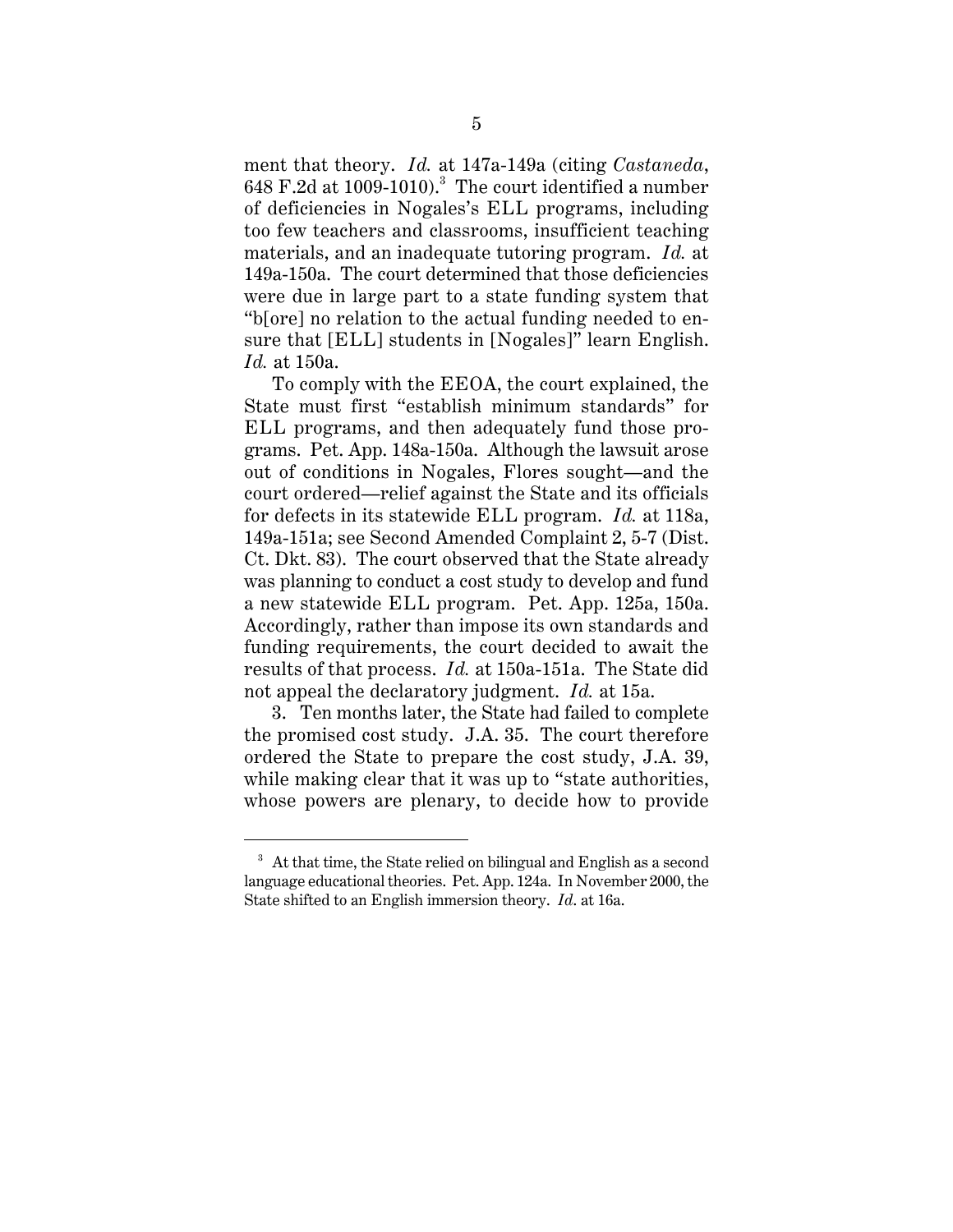[ELL] students with a meaningful Lau program." J.A. 38-39.

By June 2001, a cost study had been completed, but the legislature declined to adopt and fund any programs based on it. J.A. 42. The district court ordered the State to rationally fund the ELL program of the State's choice by January 2002. J.A. 44.

4. In December 2001, the state legislature enacted HB 2010, which increased per-student ELL funding and provided for a more comprehensive cost study. Pet. App. 17a-18a. The district court noted that the State "has never set specific standards for its programs, nor identified the requisite elements, features, or components for such programs and, therefore, has never assessed [the] actual costs" for such programs. J.A. 49. The court nevertheless approved HB 2010 as an "interim measure pending further study and review." J.A. 54; see J.A. 389.

By 2005, the more comprehensive cost study had not been completed. J.A. 389. The district court allowed the State three more months to comply with its judgment. J.A. 390, 392. The State did not do so, and the court held the State in contempt. Pet. App. 172a-174a.

5. In March 2006, the legislature enacted HB 2064. Pet. App. 20a-21a; see *id.* at 268a-334a. HB 2064 created a task force to develop models for school districts to use for ELL programs and provided that the programs would be funded through a per-student allocation and two supplemental statewide funds. *Id.* at 24a-25a. But HB 2064 limited most funding to two years per student and required school districts that wished to seek supplemental funds to subtract from their requests money received from various federal grant programs. *Id.* at 22a-24a.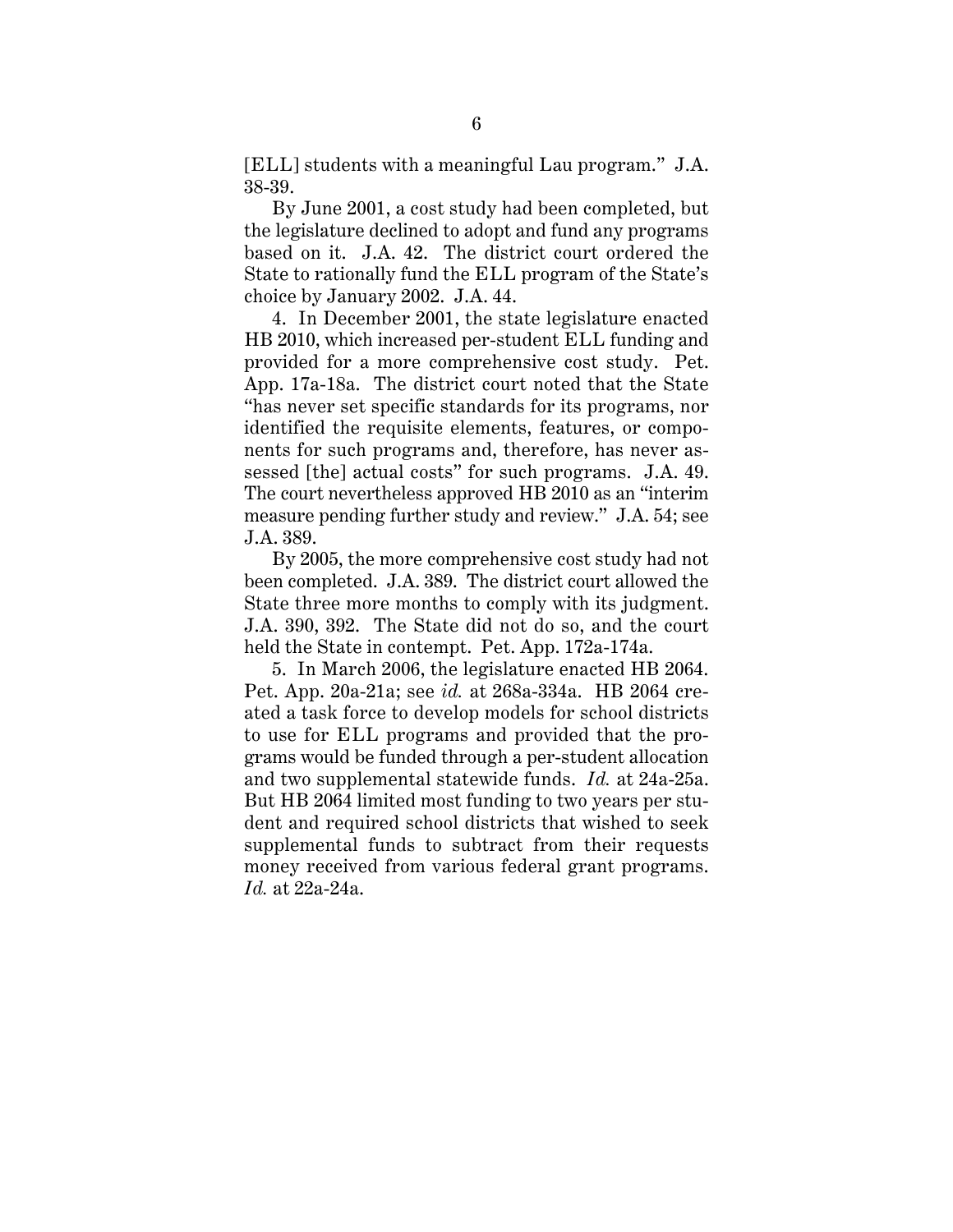6. The Speaker of the Arizona House of Representatives and the President of the Senate (petitioners in this Court) intervened in this case. J.A. 55-85. With the Superintendent (also a petitioner in this Court), they moved to purge contempt and dissolve the remedial orders under Federal Rule of Civil Procedure 60(b)(5). See Mot. to Purge Contempt and Dissolve Injunctions 1- 2 (Dist. Ct. Dkt. 422) (Rule 60(b)(5) Mot.); Superintendent's Joinder Mot. 1 (Dist. Ct. Dkt. 433).

The district court denied petitioners' motion, holding that HB 2064 did not fulfill the State's EEOA obligations. Pet. App. 175a-187a. Petitioners appealed, and the court of appeals vacated the contempt order and the denial of Rule 60(b)(5) relief and directed the district court to hold an evidentiary hearing. *Id.* at 188a-190a.

After an eight-day hearing, the district court again denied the motion to dissolve the remedial orders. Pet. App. 96a-116a. It explained that evidence of certain educational improvements in Nogales did not justify vacating its orders, because those "fleeting" improvements were "largely" a result of the school district's own efforts and did not discharge the State's obligation to develop and fund a plan for ELL education. *Id.* at 100a-101a, 104a, 111a.

The court also held that HB 2064 does not constitute appropriate action under the EEOA because it "cut[s] off all funding for the incremental cost of ELL classroom instruction" after two years, regardless of whether a student actually learns English, Pet. App. 114a-115a, and "subtracts a proportionate share of the federal funds received by a district or school from the amount that th[e] district or school will receive" for ELL programs in violation of federal law, *id.* at 113a-114a.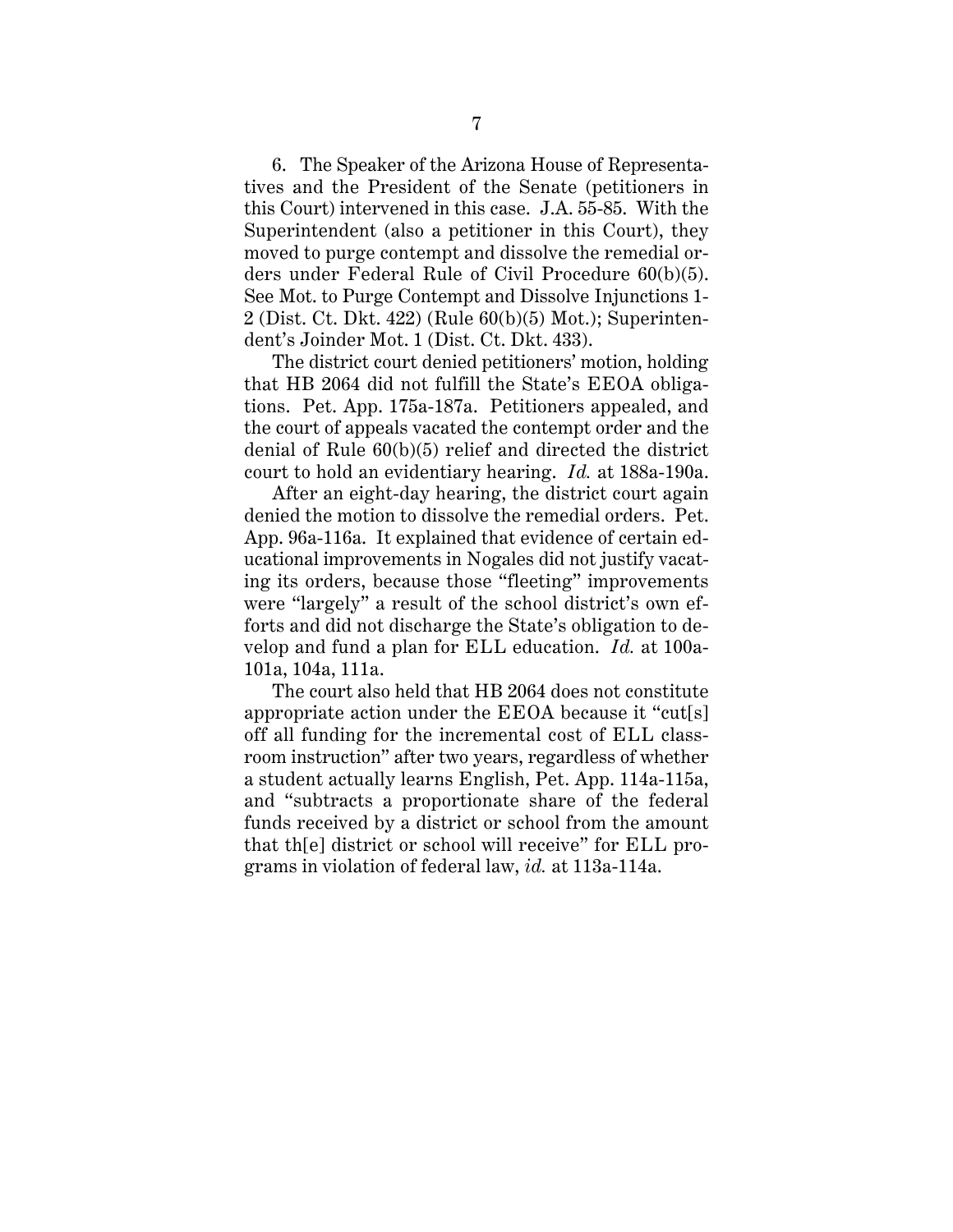7. The court of appeals affirmed. Pet. App. 1a-91a. It noted that petitioners sought "complete relief from [the] judgment"—not a "limited modification," *id.* at 81a —and held that the district court did not abuse its discretion in declining to grant that relief, *id.* at 48a-90a.

The court of appeals determined that an overall increase in state general education spending and management improvements in Nogales did not excuse the State from its obligation to develop and fund an appropriate statewide ELL program. Pet. App. 61a-72a. The court noted that such a program was still needed for Nogales, which continued to face "significant resource constraints" that resulted in "persistent achievement gaps." *Id.* at 36a, 66a.

The court of appeals rejected petitioners' argument that "state compliance with NCLB necessarily satisfies the EEOA." Pet. App. 75a. It explained that the EEOA is "an equality-based civil rights statute" designed to ensure that States provide meaningful ELL programs to all students, while NCLB is a voluntary funding scheme "for overall, gradual school improvement" and expressly provides that it shall not "'be construed in a manner inconsistent with any Federal law guaranteeing a civil right.'" *Id.* at 72a-75a (quoting 20 U.S.C. 6847).

Finally, the court of appeals concluded that HB 2064 does not satisfy the State's obligations, because its twoyear funding cut-off is "irrational," Pet. App. 83a-85a, and its offset requirements violate federal law, *id.* at 83a-86a. The court observed, however, that if the State developed the models contemplated in HB 2064, "rationally fund[ed] the new models for the ELL programs," and cured the two key deficiencies in HB 2064, such action would comply with the judgment. *Id.* at 90a.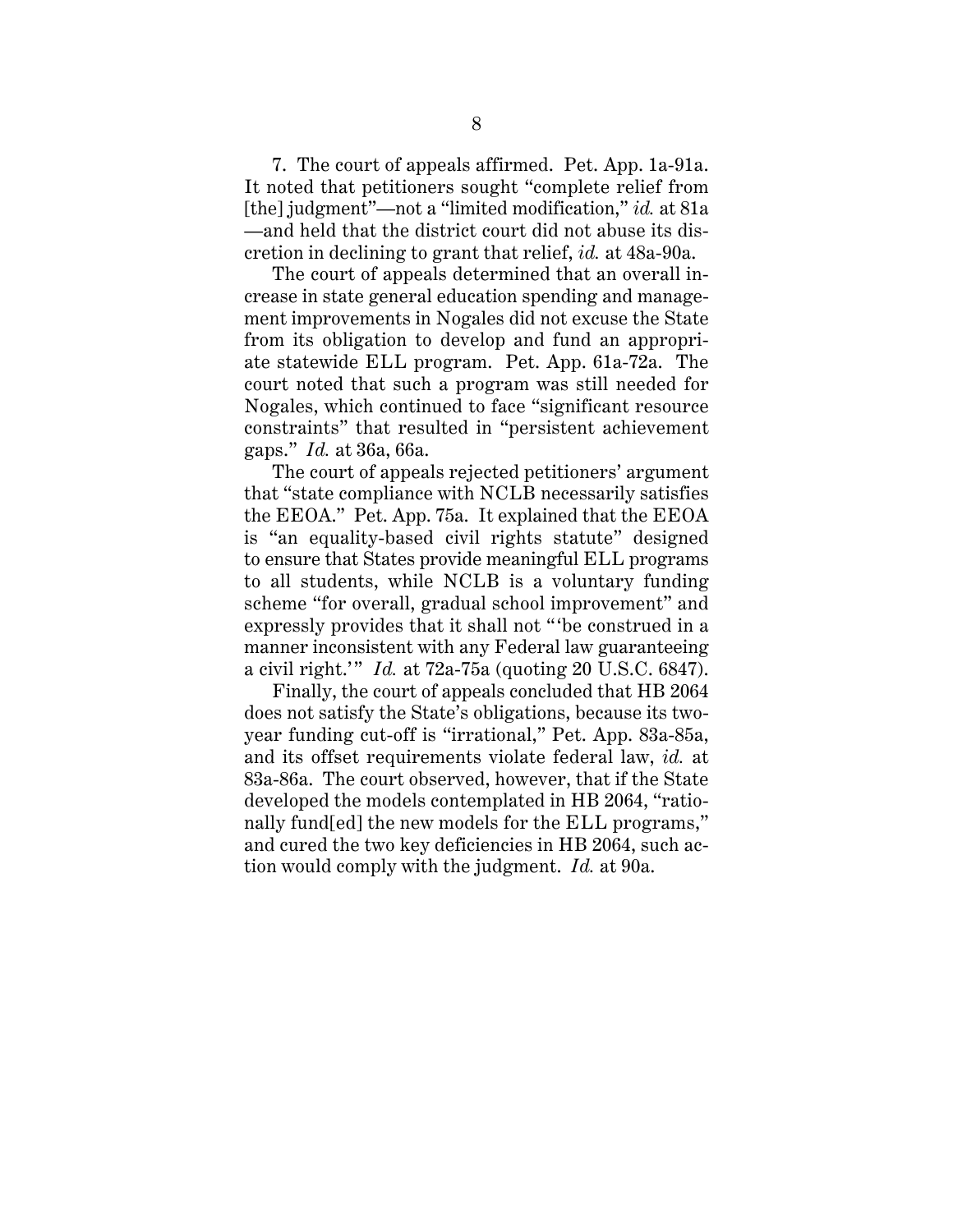#### **SUMMARY OF ARGUMENT**

In 2000, the district court determined that Arizona was in violation of the EEOA because it failed to adopt and fund a program reasonably calculated to guarantee equal educational opportunity to students with limited English proficiency. The court allowed the State the discretion to define and fund its own ELL program. The State had not done so by 2007. The district court did not abuse its discretion in declining to dissolve its remedial orders under those circumstances.

A. The district court's remedial orders required the State to design and fund an ELL program that is reasonably calculated to help non-native speakers attain proficiency in English. The court did not impose its own policy views or require the State to adopt any particular standards or programs or allocate any specified amount of funding; it deferred to the State to chart its own path to EEOA compliance.

The district court's orders followed directly from the EEOA violation—*i.e.*, that the State had failed to put in place the programs, practices, and resources necessary to implement a recognized theory of ELL education. Although the State agreed that the EEOA required it to adopt and appropriately fund a statewide ELL program, it had not done so at the time of petitioner's motion to dissolve the orders.

B. Rule 60(b)(5) authorizes a district court to modify an injunction when the judgment has been satisfied or when compliance is no longer equitable based on significant changes of fact or law. Although courts considering modification are to apply a flexible approach, whether an injunction should be modified is entrusted to the sound discretion of the district court, and it is the moving party's burden to establish that modification is warranted.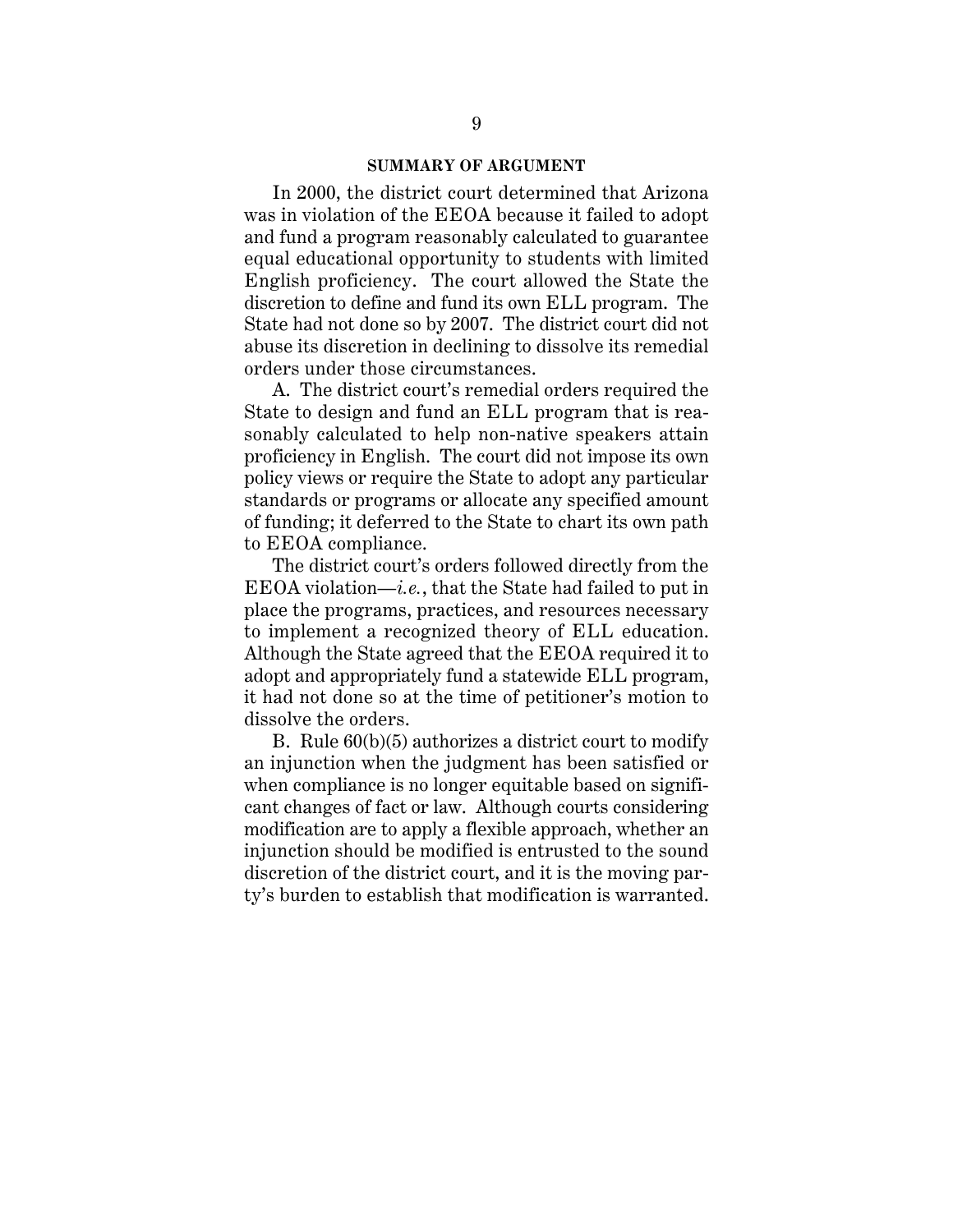The court of appeals applied those standards in reviewing the district court's ruling.

C. The district court did not abuse its discretion in declining to dissolve the remedial orders in this case.

First, a State's receipt of federal funding under Title III of the NCLB does not itself demonstrate that it is taking appropriate action under the EEOA. Title III is a voluntary funding program, not a civil rights statute. Title III does not set any substantive requirements for ELL programs, and the Secretary does not evaluate the content of States' ELL programs or determine whether they result in equal educational opportunity. Moreover, Title III contains a savings clause that expressly preserves civil rights remedies, such as those under the EEOA.

Second, the educational improvements and funding increases in Nogales that petitioners identified did not require dissolution of the orders. Here, the district court determined that the EEOA requires the State to develop and fund an appropriate statewide system of ELL education, and the State cannot abdicate that responsibility. Programs and funding are still needed in Nogales, where educational improvements have been "fleeting at best" because the State has not provided "clear rules and requirements" for school districts to follow. Pet. App. 100a.

Third, HB 2064 does not comply with the district court's judgment, although it does put in place a statewide scheme that ultimately could lead to compliance if certain changes are made. HB 2064 provides that the State will develop models for ELL education and fund those models. But HB 2064 cuts off ELL funding after two years and requires school districts to use federal funds in a manner that violates federal law. If those de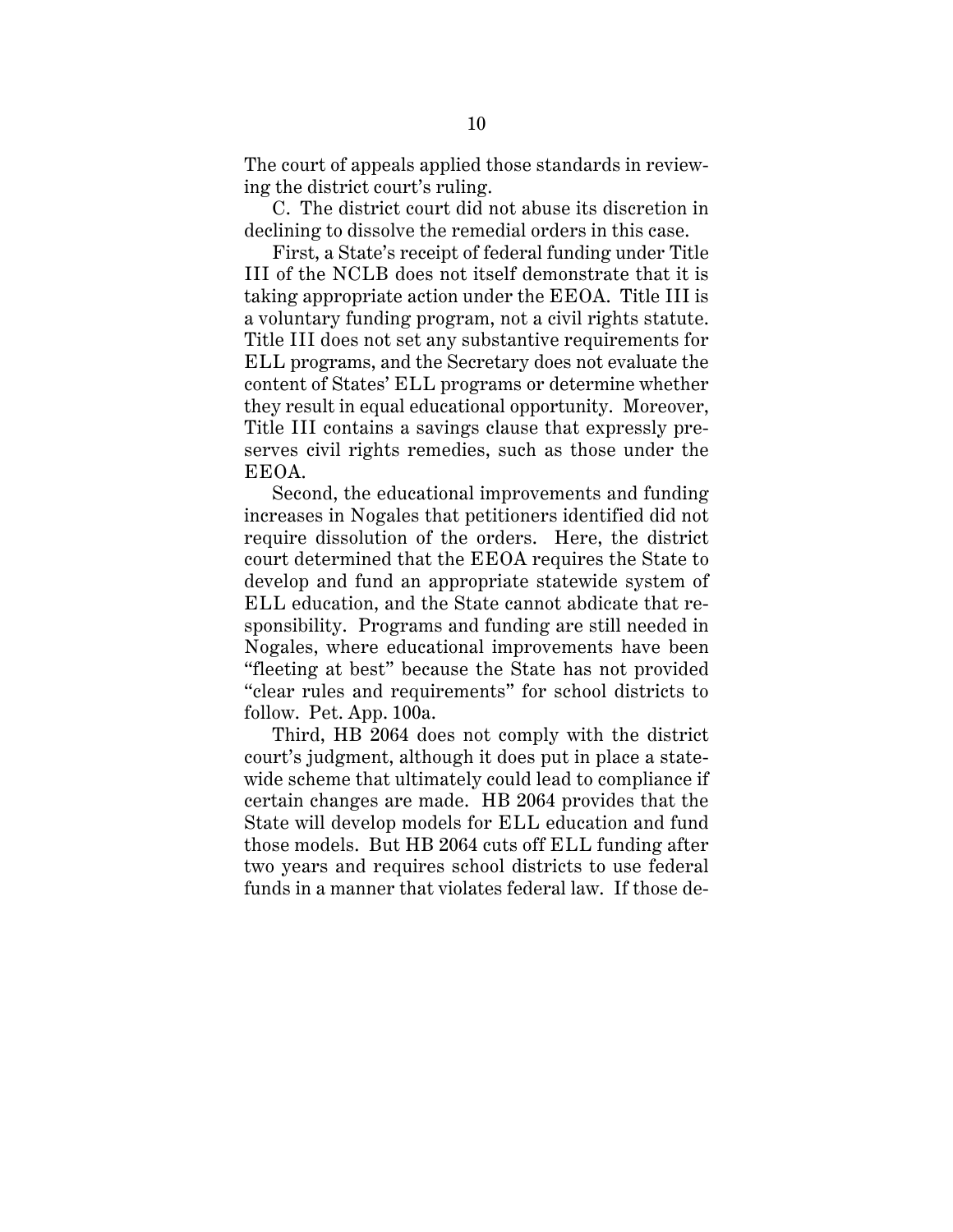ficiencies are corrected, however, and the new ELL models are reasonably funded, the State will be taking appropriate action under the EEOA. Because petitioners sought to dissolve the remedial orders in their entirety before those steps were taken, the district court correctly denied their motion.

#### **ARGUMENT**

# **THE DISTRICT COURT DID NOT ABUSE ITS DISCRETION IN DECLINING TO DISSOLVE THE REMEDIAL ORDERS**

# **A. The District Court's Orders Required The State To Adopt And Fund An ELL Program To Meet Its Obligations Under The EEOA**

Determining whether the district court should have dissolved its remedial orders first requires understanding the nature of those orders.

1. The district court determined in 2000 that the State was in violation of the EEOA because of systemic deficiencies in ELL education in Nogales caused by a lack of state oversight and funding. Pet. App. 137a-141a, 149a-150a. Although the State had adopted valid educational theories for its ELL instruction, *id.* at 124a, 148a, it had "failed to follow through with [the] practices, resources and personnel necessary to transform theory into reality," *id.* at 151a. Aside from basic educational funds for students generally, the State provided school districts only \$150 per ELL student. *Id.* at 125a. That amount, the court found, was not "reasonably calculated to effectively implement" any particular ELL program, and the State "ha[d] not designed any programs, nor implemented any practices, nor committed any resources" to ELL education other than that appropriation, *id.* at 150a. The State did not appeal that crucial determination.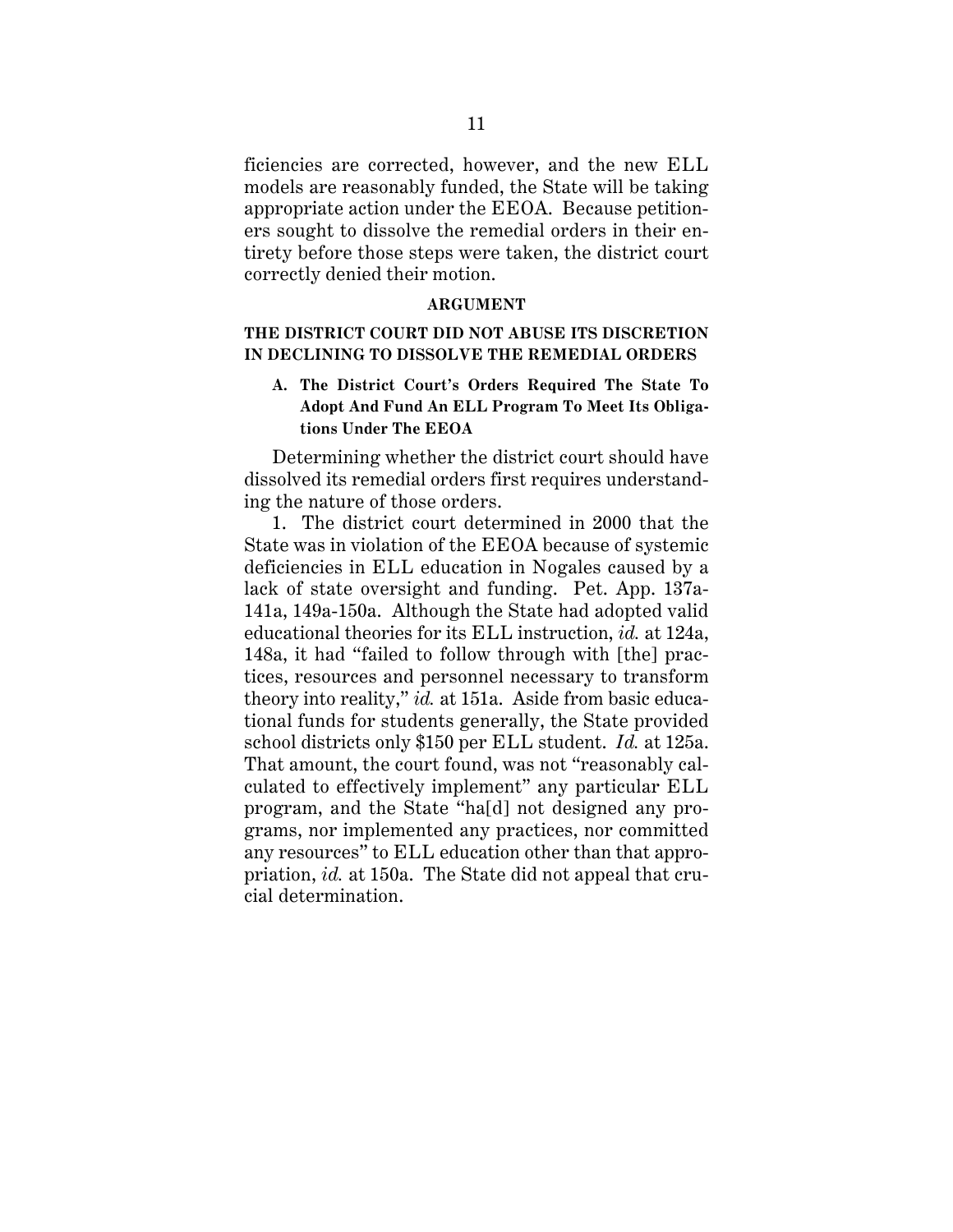Rather than impose a remedy, the district court permitted the State to design and fund its own program. Pet. App. 153a. But although the State repeatedly assured the court that it would take the necessary steps to adopt and rationally fund an ELL program, see, *e.g.*, Defs.' Trial Mem. 5-6 (Dist. Ct. Dkt. 189); Defs.' Resp. to Pls.' Mot. for Post-J. Relief 1, 6 (Dist. Ct. Dkt. 207) (Defs.' Resp.), it did not do so.

The first step in that process was to complete a cost study. Pet. App. 148a-150a, 156a.The State said such a study was forthcoming at the time of trial, *id.* at 125a, and again later in 2000, J.A. 39. Mindful of the State's interest in managing its own educational system, the district court waited for years for the State to produce the comprehensive study provided for in 2001 in HB 2010. Only after the study was completed, and the State declined to implement any of its options, did the court find the State in contempt. Pet. App. 169a-170a. Even then, the court continued to adhere to the view that the State should be permitted to develop its own program. J.A. 90.

2. Throughout the course of this litigation, the district court's remedial orders have remained the same: The State must develop and appropriately fund a program for ELL education. See, *e.g.*, Pet. App. 100a (State "must establish clear rules and requirements that can be fulfilled and followed" by school districts); *id.* at 147a (State must choose "programs and practices" to implement a recognized ELL educational theory); J.A. 49 (State must "set specific standards for its programs," "identif[y] the requisite elements, features, [and] components for such programs," and "assess[] [the programs'] actual costs").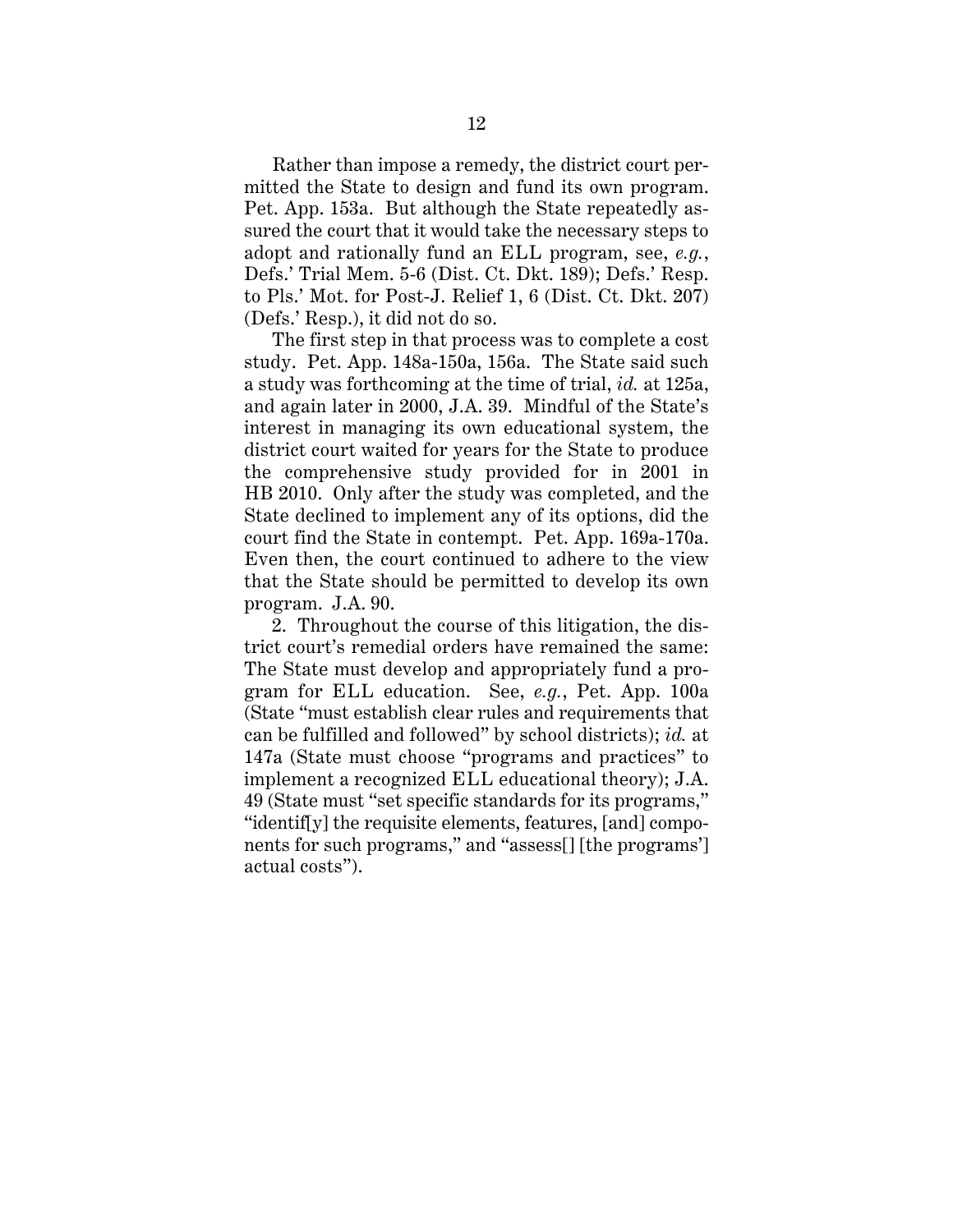The district court's remedial orders were appropriate means of enforcing its judgment. "[F]ederal courts are not reduced to issuing injunctions against state officers and hoping for compliance. Once issued, an injunction may be enforced." *Hutto* v. *Finney*, 437 U.S. 678, 690-691 (1978). The court's requirement that the State develop and fund the ELL program of its choice is consistent with both the text and purpose of the EEOA, which requires that the State "take appropriate action to overcome language barriers that impede equal participation by students in its educational programs." 20 U.S.C. 1703(f). Once the court found a systemic failure to educate ELL students in Nogales that was caused by inadequacies in the statewide program, the court appropriately ordered the State to put a plan in place to ensure that ELL students receive the services needed to participate meaningfully in the educational system. That remedy was "essential," 20 U.S.C. 1712, because the EEOA violation arose from the State's failure to put in place the "practices, resources and personnel necessary" to implement a recognized theory of ELL education. *Castaneda*, 648 F.2d at 1010.<sup>4</sup>

The court found that a remedy against the State was necessary because the suit challenged the State's failure to develop ELL programs and funding for all school districts, including Nogales. The State did not challenge the original finding of a violation at the state level or the subsequent remedial orders entered against the State, apparently because it believed that developing and funding an ELL program only for Nogales would run afoul

 $4$  Petitioners' reliance (08-289 Br. 56, 59) on the remedial standards in 20 U.S.C. 1713 and the notice provision in 20 U.S.C. 1758 is misplaced; the former applies only to busing remedies, and the latter is limited to desegregation remedies.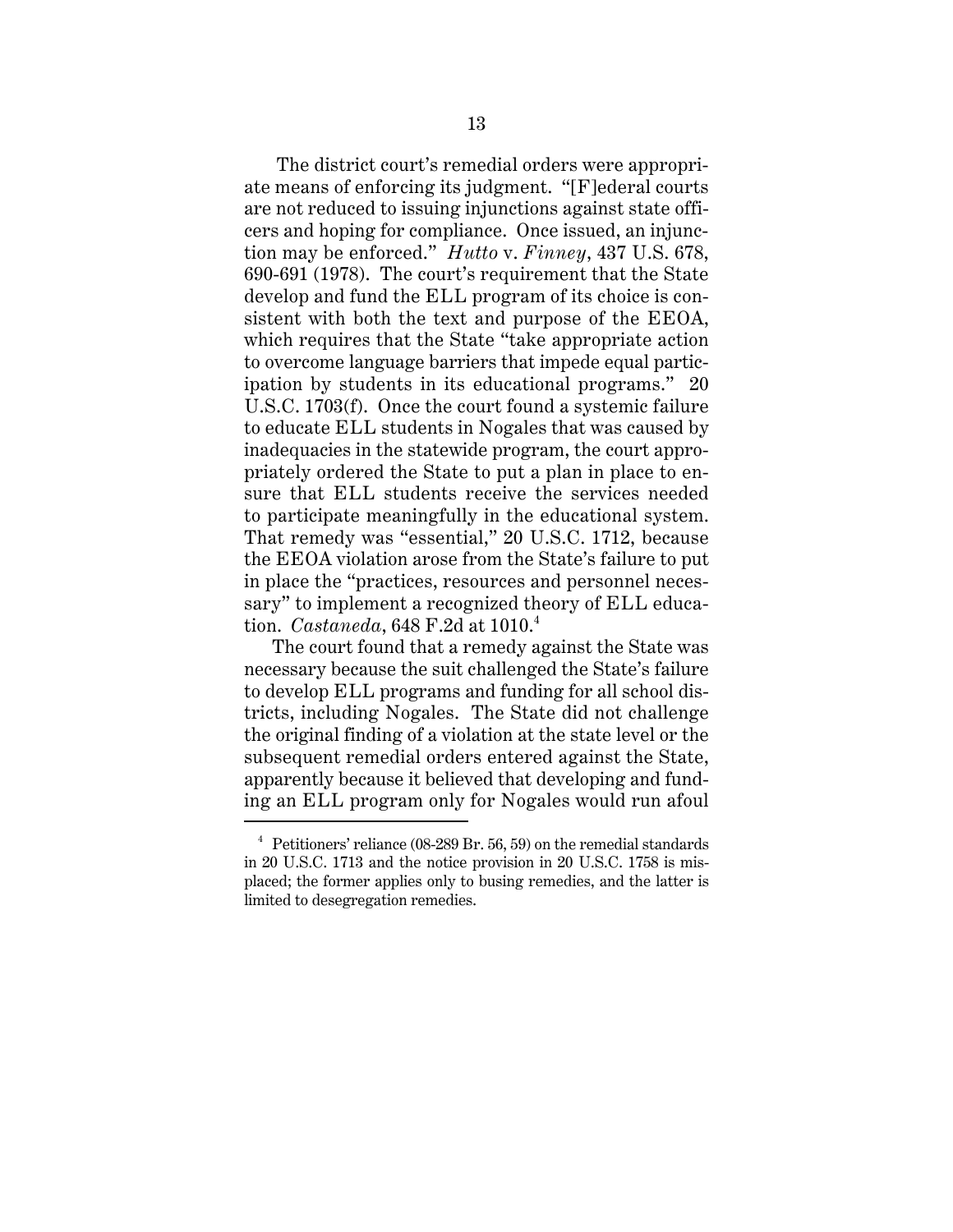of the Arizona Constitution's guarantee of "a general and uniform public school system." State Resp. C.A. Br. 60 (quoting Ariz. Const. Art. XI § 1(a)).

The district court's orders are faithful to the remedial principles set forth by this Court. They are directly "related to" the violation of federal law, *Milliken* v. *Bradley*, 433 U.S. 267, 280 (1977), because they are designed to ameliorate the deficiencies in Nogales caused by the State's failure to provide standards for class sizes, teacher training, instructional materials, and other key elements of an ELL program. The orders are also "remedial in nature," *ibid.*, because they ensure that ELL students will be afforded equal educational opportunity that they have been denied. See Pet. App. 156a ("Thousands of children \* \* \* have now been impacted by the State's continued inadequate funding of ELL programs.").

The district court was respectful of "the interests of state and local authorities in managing their own affairs." *Milliken*, 433 U.S. at 281. The court recognized that "[t]he scope of federal injunctive relief against a state government must always be narrowly tailored to enforce federal constitutional and statutory law only." J.A. 390. It therefore allowed the State to "choose *any* legitimate \* \* \* instructional method" so long as it "provide[d] sufficient funding to implement that method." Pet. App. 110a (emphasis added); see J.A. 39, 89-90. Indeed, petitioners have acknowledged that the district court "left it up to the Legislature to craft a program that is not arbitrary and capricious." Rule  $60(b)(5)$ Mot. 8.

The funding aspect of the district court's remedial orders is consistent with this Court's decisions. The court did not order the State to spend any particular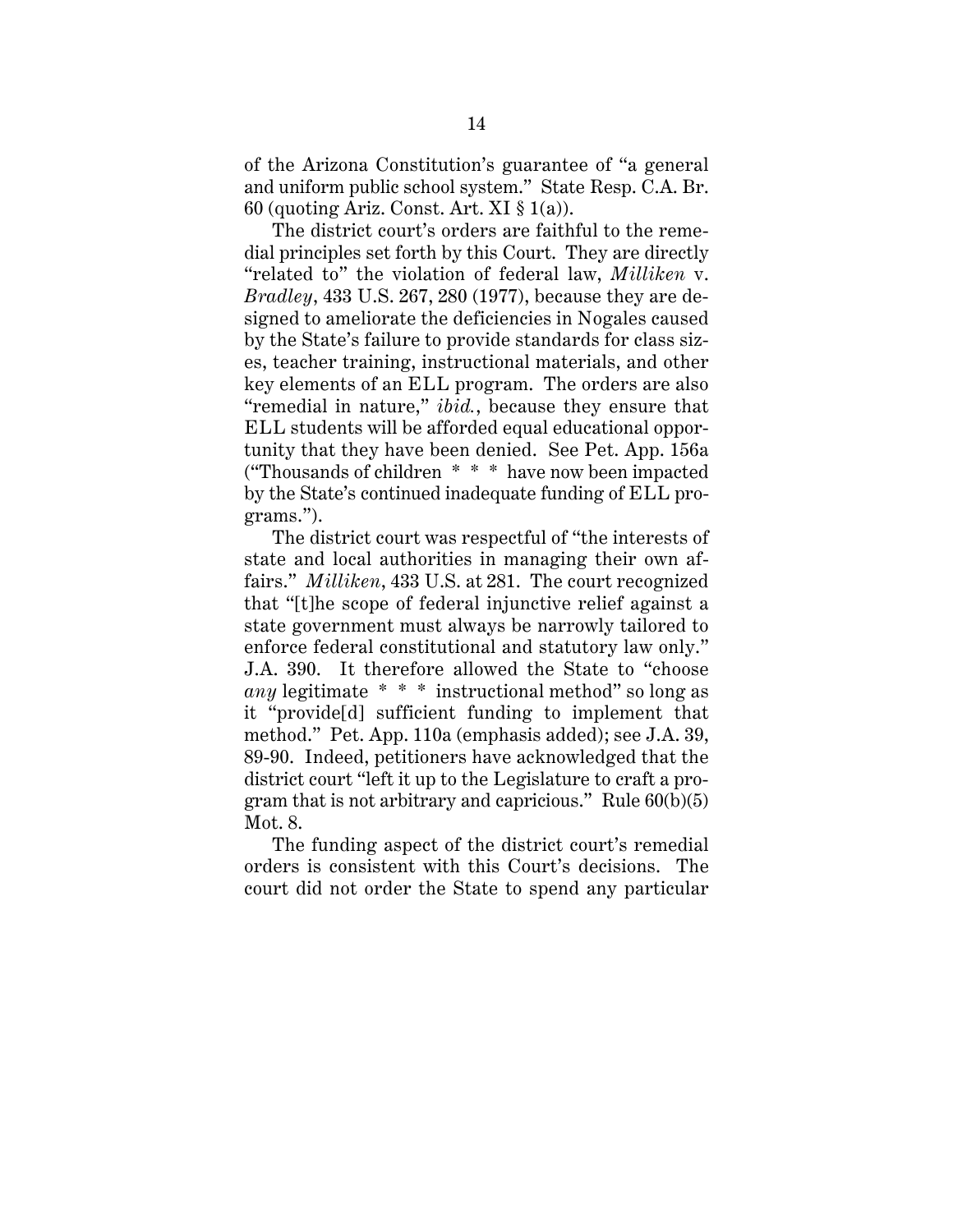amount of money on ELL education; it required only that ELL funding "shall bear a rational relationship to the actual funding needed to implement language acquisition programs in Arizona's schools." J.A. 44; see, *e.g.*, Pet. App. 110a, 150a, 180a. The requirement that the State provide an amount "adequate to fund" the ELL program of its choosing appropriately "protect[ed] the function of [local government] institutions" and permissibly "place[d] the responsibility for solutions to the problems \* \* \* upon those who have themselves created the problems." *Missouri* v. *Jenkins*, 495 U.S. 33, 51-52 (1990).

3. At the time of petitioners' Rule 60(b)(5) motion, then, the district court had determined that the State was in violation of the EEOA and had reasonably exercised its equitable authority to require the State to develop and fund an ELL program of its choice. The State never appealed the original judgment or the ensuing remedial orders, Pet. App. 15a-18a, 20a, instead assuring the court that compliance was forthcoming. Some progress has been made toward compliance: the State enacted HB 2064, which charged a task force with developing instructional models to be utilized by school districts for ELL education and put in place a scheme for funding those programs. J.A. 89-90. But the State had not yet adopted and funded the models. See Pet. App. 61a, 68a. It was against that backdrop that petitioners sought to vacate the remedial orders in their entirety.

# **B. The Court Of Appeals Applied The Correct Standards Under Rule 60(b)(5)**

1. Federal Rule of Civil Procedure 60(b)(5) authorizes modification of an institutional injunction when the party seeking modification demonstrates "a significant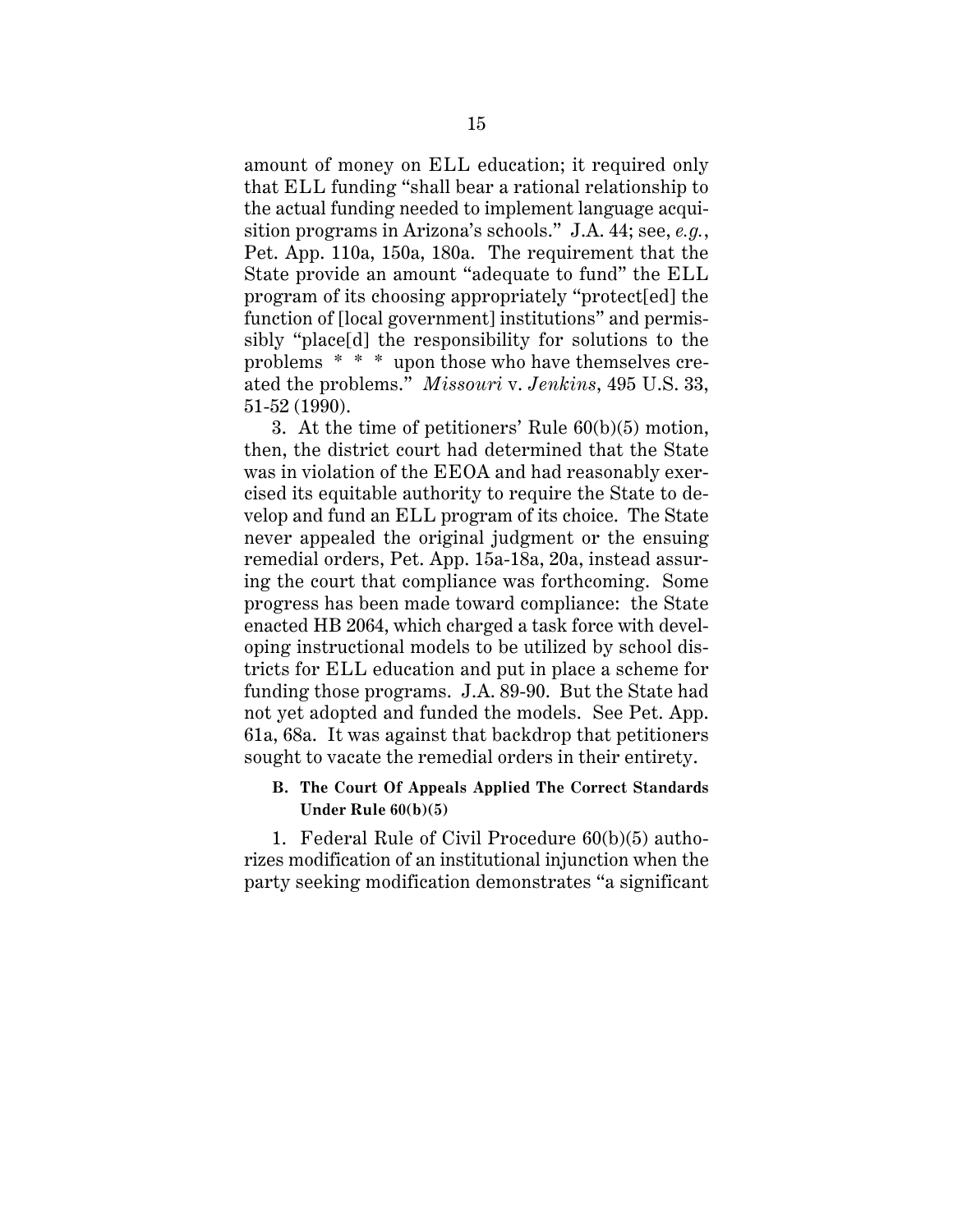change either in factual conditions or in law." *Rufo* v. *Inmates of Suffolk County Jail*, 502 U.S. 367, 384 (1992); see *Agostini* v. *Felton*, 521 U.S. 203, 215 (1997). Modification may be warranted when changed factual conditions "make compliance \* \* \* substantially more onerous" or "prove[] [the decree] to be unworkable"; compliance "would be detrimental to the public interest"; or the court's remedial order has "become impermissible under federal law." *Rufo*, 502 U.S. at 384, 388. Rule  $60(b)(5)$  is not, however, a mechanism to relitigate the original judgment. *Id.* at 391-392; see, *e.g.*, *System Fed'n No. 91* v. *Wright*, 364 U.S. 642, 647 (1961).

In assessing requests for modification of an institutional injunction, courts should utilize a "flexible approach." *Rufo*, 502 U.S. at 381; see *Frew* v. *Hawkins*, 540 U.S. 431, 441 (2004). But "it does not follow that a modification will be warranted in all circumstances." *Rufo*, 502 U.S. at 383; see *Frew*, 540 U.S. at 442. That determination is entrusted to the district court's discretion, *Agostini*, 521 U.S. at 238, and the party seeking modification bears the burden of establishing that it is warranted, *Rufo*, 502 U.S. at 383. Complete dissolution of an injunction ordinarily is warranted only when the moving party demonstrates that there has been "full and satisfactory compliance with the decree," *Freeman* v. *Pitts*, 503 U.S. 467, 491 (1992), that has been sustained "for a reasonable period of time," *Board of Educ.* v. *Dowell*, 498 U.S. 237, 248 (1991).

2. The court of appeals applied the foregoing principles in declining to vacate its remedial orders. Citing *Rufo* and *Agostini*, it recognized that the moving party has the burden to demonstrate "a significant change either in factual conditions or in law." Pet. App. 49a. It also recognized that the Rule 60(b)(5) standard is "flexi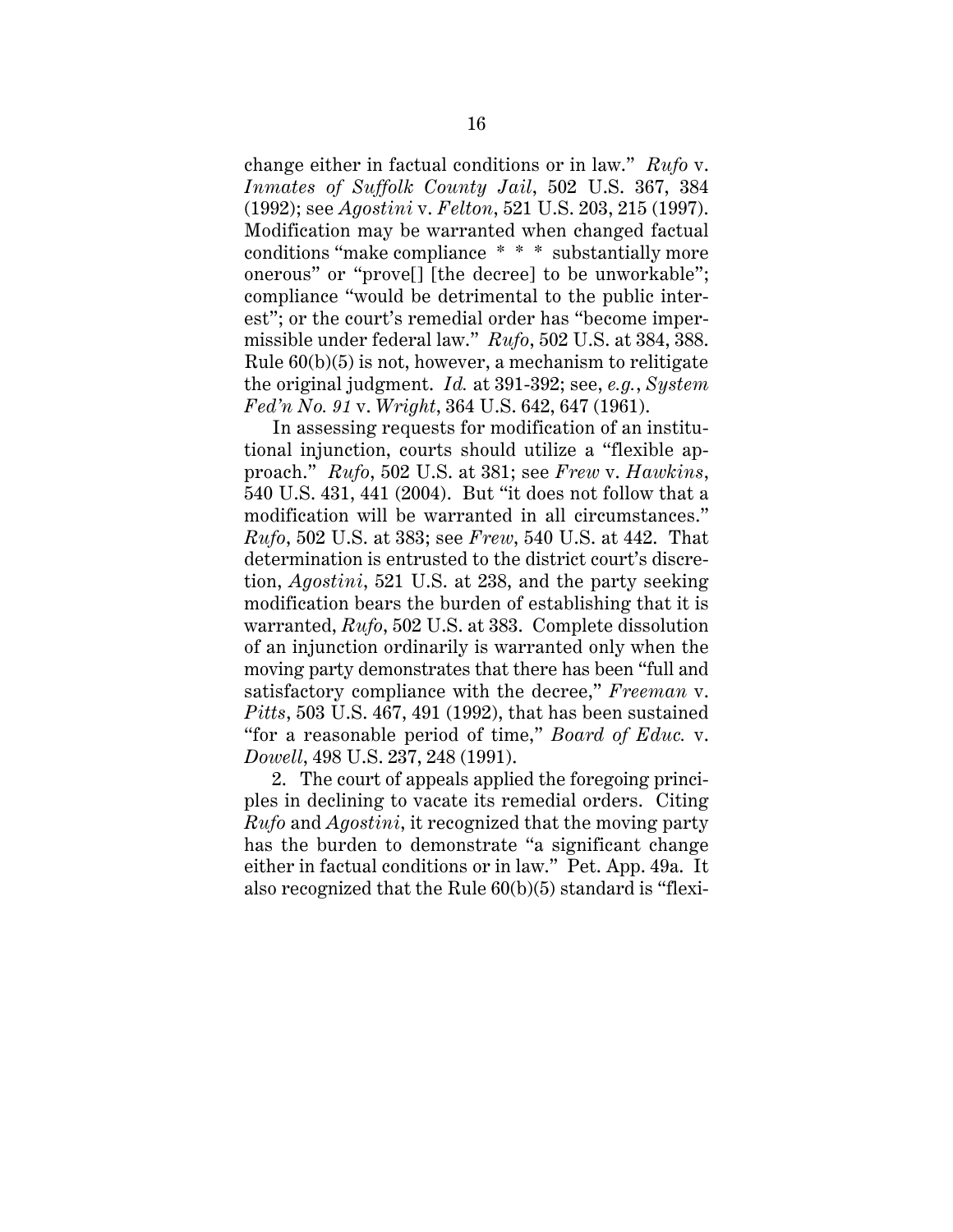ble," Pet. App. 49a, and that the district court has discretion in deciding whether to modify its own decree, *id.* at 49a-50a.

The court of appeals correctly observed that it should not "retry the case" or "reexamine unappealed legal determinations," Pet. App. 49a, especially where, as here, the State never challenged the underlying judgment or any of the remedial orders, *id.* at 61a-62a. And the court properly accounted for this Court's federalism-based concerns, stating that it would scrutinize the district court's Rule 60(b)(5) decision "closely to make sure that the remedy protects the plaintiffs' federal constitutional and statutory rights but does not require more of state officials than is necessary to assure their compliance with federal law." *Id.* at 52a (internal quotation marks omitted).

3. Petitioners are mistaken in contending that the court of appeals applied an incorrect standard in reviewing the district court's Rule 60(b)(5) decision. The court did not resurrect the "grievous wrong" standard from *United States* v. *Swift & Co.*, 286 U.S. 106, 119 (1932). The court made no mention of *Swift*, instead appropriately relying on *Rufo* and *Agostini*. Further, the court's inquiry as to whether "the basic factual premises" of the orders "had been swept away" or there had been "some *change* in the legal landscape" (Pet. App. 63a) simply restated this Court's teaching that the moving party must show some change in the facts or the law, not simply that "it is no longer convenient to live with [the judgment's] terms." *Rufo*, 502 U.S. at 383. And the court's careful review of current conditions in Nogales (Pet. App. 63a-72a) makes clear that it was fully willing to grant relief if it was warranted.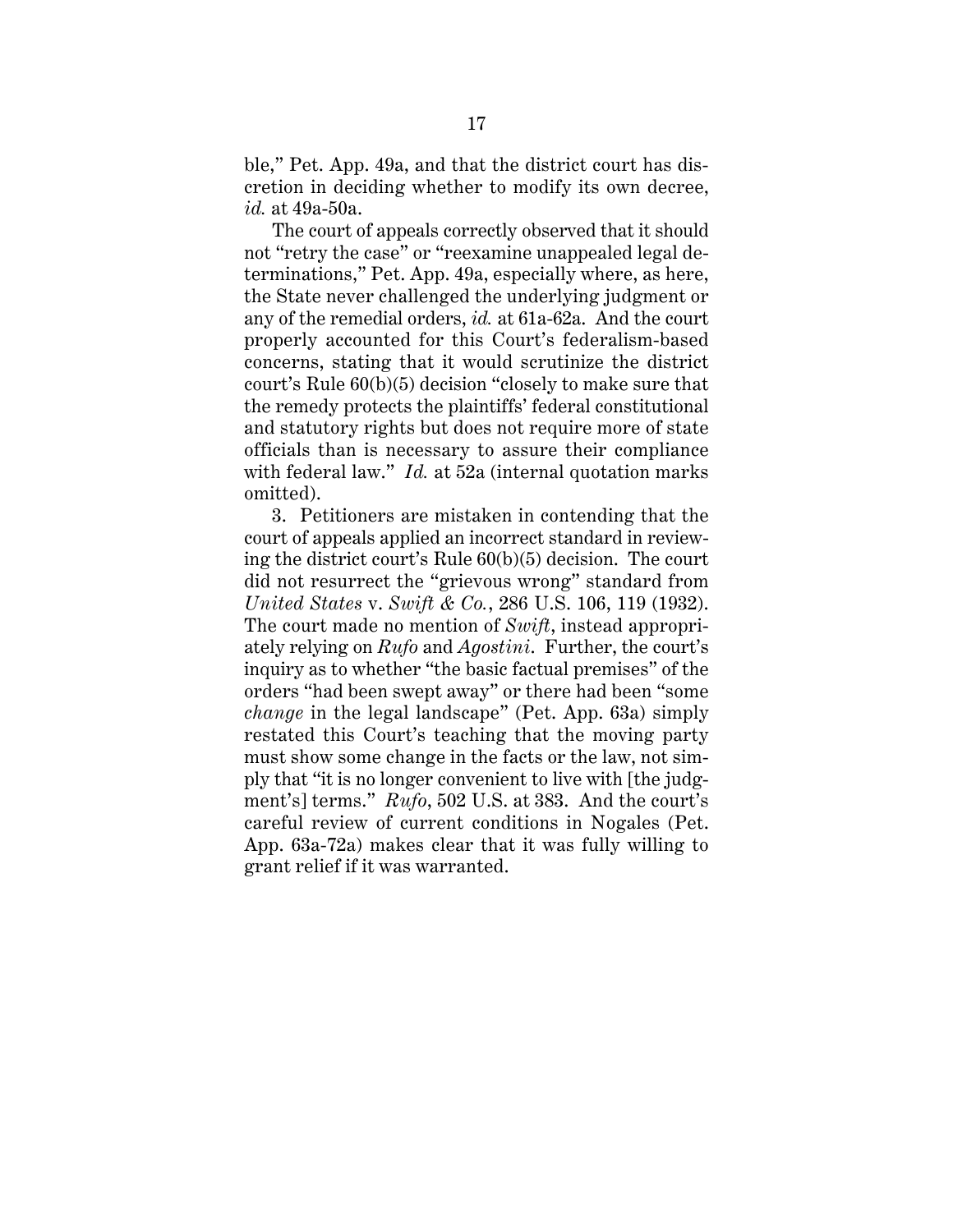Contrary to petitioners' suggestion (08-294 Pet. Br. 38-41), the court of appeals did not refuse to modify its orders simply because the State had neither appealed the original judgment nor supported the Rule  $60(b)(5)$ motion. Instead, the court noted those facts in explaining that Rule 60(b)(5) relief is directed at changed circumstances, not arguments that were raised or could have been raised at the time of judgment. Pet. App. 51a-52a, 60a-62a. And the court made clear that it would defer to the view of state officials on the burdens of complying with the judgment if they "work[ed] out \* \* \* a consistent position and approach." *Id.* at 55a.

There is, therefore, no basis to conclude that the court erected an "insurmountable hurdle" (08-289 Pet. Br. 37) to Rule  $60(b)(5)$  relief. To the contrary, the court specifically contemplated that relief could be appropriate if the models contemplated in HB 2064 were implemented and appropriately funded. Pet. App. 90a.

# **C. The Court Of Appeals' Application Of The Rule 60(b)(5) Standards Was Correct**

The court of appeals did not err in upholding the district court's denial of relief under Rule 60(b)(5), particularly given the arguments petitioners made and the nature of relief they requested. Petitioners contended: (1) that Title III of NCLB "preempts" the EEOA and makes the district court's orders "obsolete," Rule  $60(b)(5)$  Mot. 2, 16; (2) that the State was not required to comply with the orders due to improvements in Nogales, id. at 3; and (3) that HB 2064 complied with the judgment, *id.* at 1.Petitioners asked that the remedial orders be "dissolve[d]" or deemed satisfied in their entirety on those grounds. *Id.* at 2. None of petitioners' arguments required that result.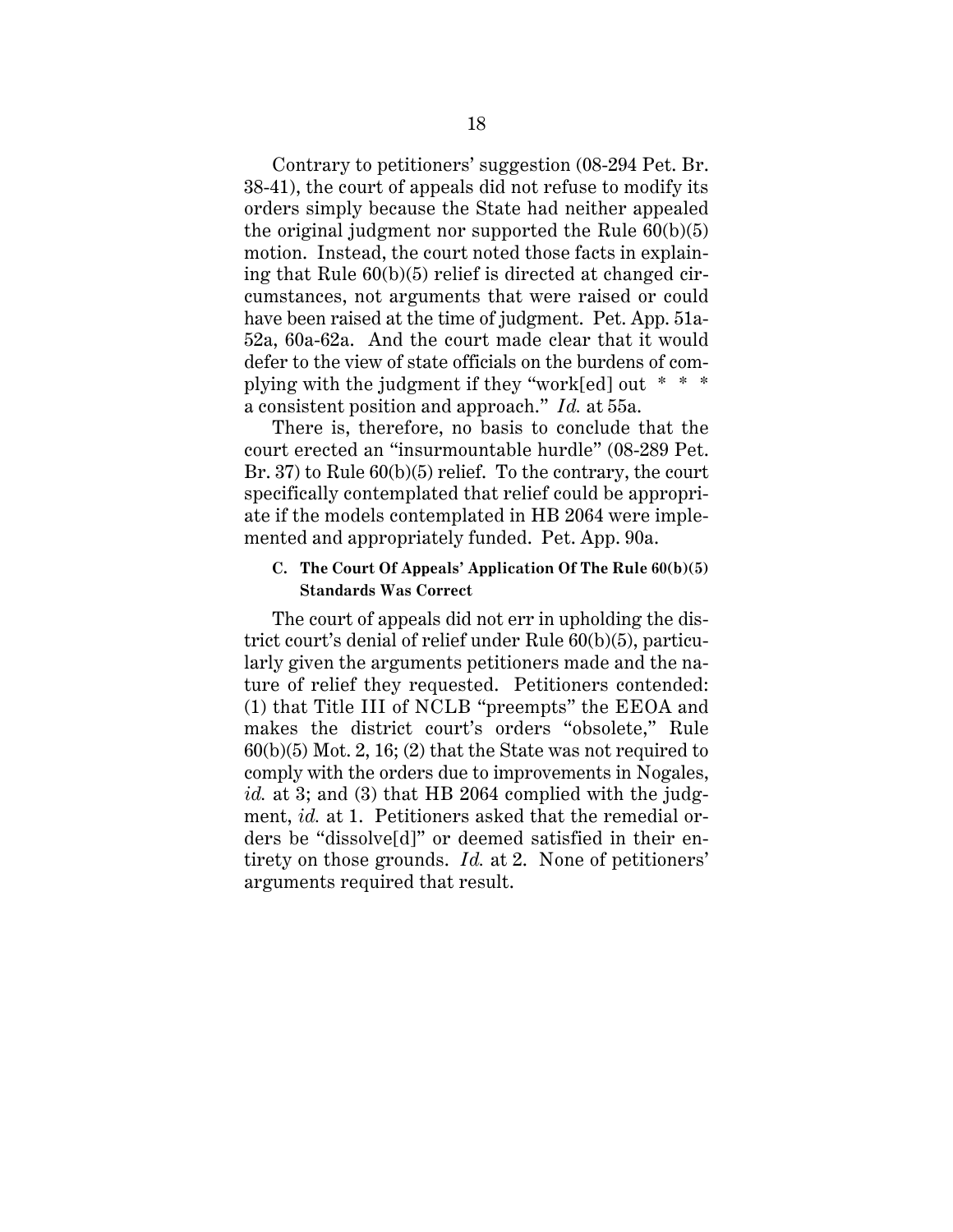# *1. Receipt of funds under Title III of NCLB does not itself demonstrate "appropriate action" under the EEOA*

A State's receipt of federal funding under Title III of NCLB does not in itself demonstrate that the State is taking appropriate action to overcome language barriers under the EEOA. Nothing in Title III indicates an intent to displace entirely the EEOA, and there is no warrant for this Court to assume Congress had such an intent.

a. The EEOA and NCLB are fundamentally different, although complementary, statutory schemes. The EEOA is "an equality-based civil rights statute," Pet. App. 72a, that requires *all* States to "take appropriate action to overcome language barriers that impede equal participation by [their] students," 20 U.S.C. 1703(f). The EEOA focuses on ensuring that States provide "equal educational opportunity" to ELL students, 20 U.S.C. 1703, through programs and resources that are reasonably calculated to help them become proficient in English. Accordingly, EEOA litigation typically focuses on the adequacy of a State's programs, including factors such as class size, teacher training, time spent in classrooms, instructional materials, tutoring, and state oversight and funding. See, *e.g.*, *United States* v. *Texas*, 680 F.2d 356, 371 (5th Cir. 1982); *Keyes*, 576 F. Supp. at 1511-1519. The EEOA is enforced by individuals through a private right of action and by the Attorney General. 20 U.S.C. 1706, 1709.

NCLB, on the other hand, is a voluntary funding program that focuses on the overall academic improvement of disadvantaged students. Pet. App. 73a; see 20 U.S.C. 6301. Title III of NCLB authorizes federal grant funds to help States "ensure that children who are limited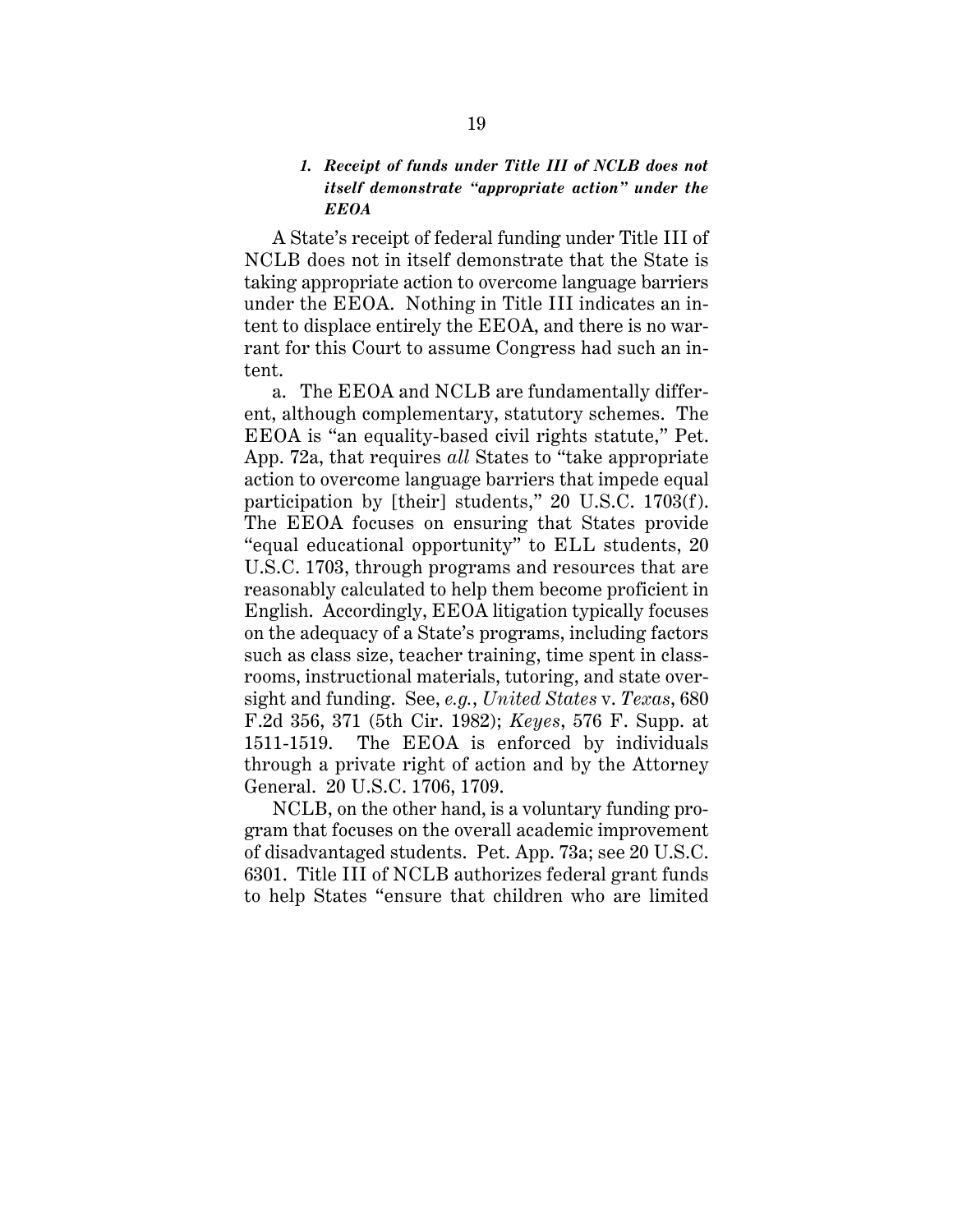English proficient \* \* \* attain English proficiency, develop high levels of academic attainment in English, and meet the same challenging State academic content and student academic achievement standards as all children are expected to meet." 20 U.S.C. 6812(1).

No State is required to participate in Title III. 20 U.S.C. 6826(a). To receive funds, a State must submit a plan to the Secretary stating that it "will establish standards and objectives for raising the level of English proficiency," require school districts to measure students' progress using annual measurable achievement objectives (AMAOs), and hold school districts accountable if they do not meet the established standards. 20 U.S.C. 6823(b); see 20 U.S.C. 6823(f).

 A State that receives Title III funding is required to follow through with processes described in its plan and report its progress to the Secretary. 20 U.S.C. 6843. But the Secretary does not decide whether the State's ELL programs are adequate. Instead, the *State* evaluates each school district's progress and requires the district to take remedial action if its students are not meeting the AMAOs established by the State. See 20 U.S.C. 6842(b) (remedial actions include requiring school district to develop improvement plan, modify curriculum, or replace educational personnel). DOE assists the State by monitoring the State's goals and progress and providing technical assistance upon request. 20 U.S.C. 6823(f).

The EEOA and Title III, then, function in distinct ways: the EEOA affords each student an actionable individual right to equal educational opportunity, while Title III establishes a voluntary funding arrangement under which the Secretary works with States to reach their own academic achievement goals.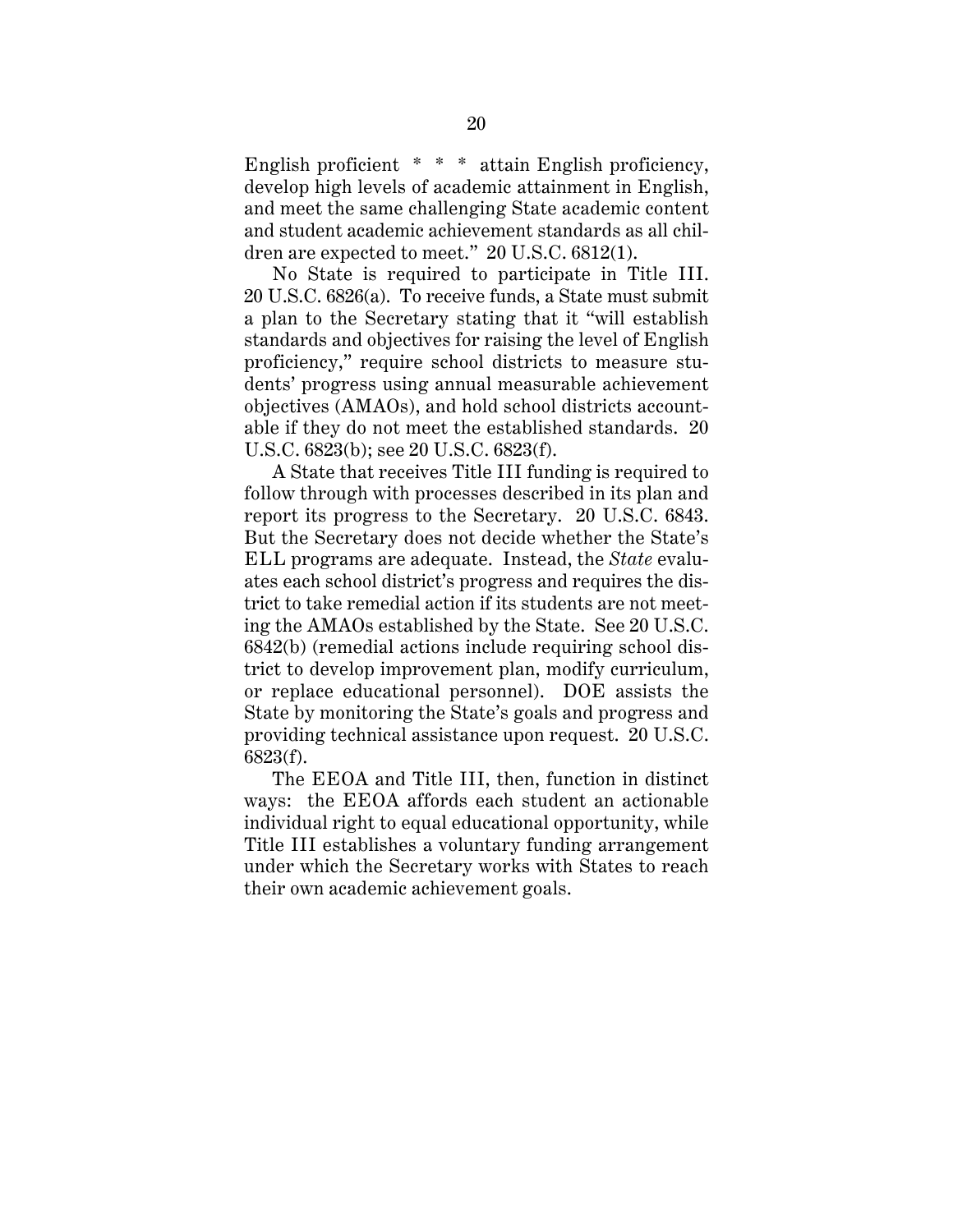b. Several features of Title III make clear that it is not a substitute for States' obligations under the EEOA.

 First, participation in Title III is voluntary. Unlike the EEOA, which requires States to take action to provide students with equal educational opportunity, 20 U.S.C. 1703, NCLB does not require States to do anything, 20 U.S.C. 6821. Only if a State chooses to apply for funding under NCLB does the State incur the obligations to develop and submit a plan, set standards for student performance, monitor school districts' progress, take appropriate remedial action, and report its progress to DOE. See 20 U.S.C. 6821, 6823, 6825, 6842.

Even if a State accepts Title III funding, it is not required to serve all students, because each school district's participation in Title III is voluntary. In Arizona, for example, nearly 5000 ELL students were not served by Title III programs during the 2007-2008 school year. *Consolidated State Performance Report for State Formula Grant Programs Under the Elementary and Secondary Education Act As Amended By the No Child Left Behind Act of 2001, School Year 2007-2008: Arizona* 48-50 (2008) (*CSPR*). The State's Title III standards and objectives apply only to those students served under Title III. See 20 U.S.C. 6826, 6842.

Second, Title III "compliance" means adherence to the statute's process-oriented requirements. Title III does not impose specific curricula or "delineate[] what programs states must implement." 08-289 Pet. Br. 56. To the contrary, the Secretary is expressly prohibited from "mandat[ing], direct[ing], review[ing], or control- [ling] \* \* \* content [and] curriculum." 20 U.S.C. 7906(b); see 20 U.S.C. 1232a, 3403(b), 6849. Accordingly, the Secretary's approval of a State's plan does not reflect a judgment about the adequacy of the State's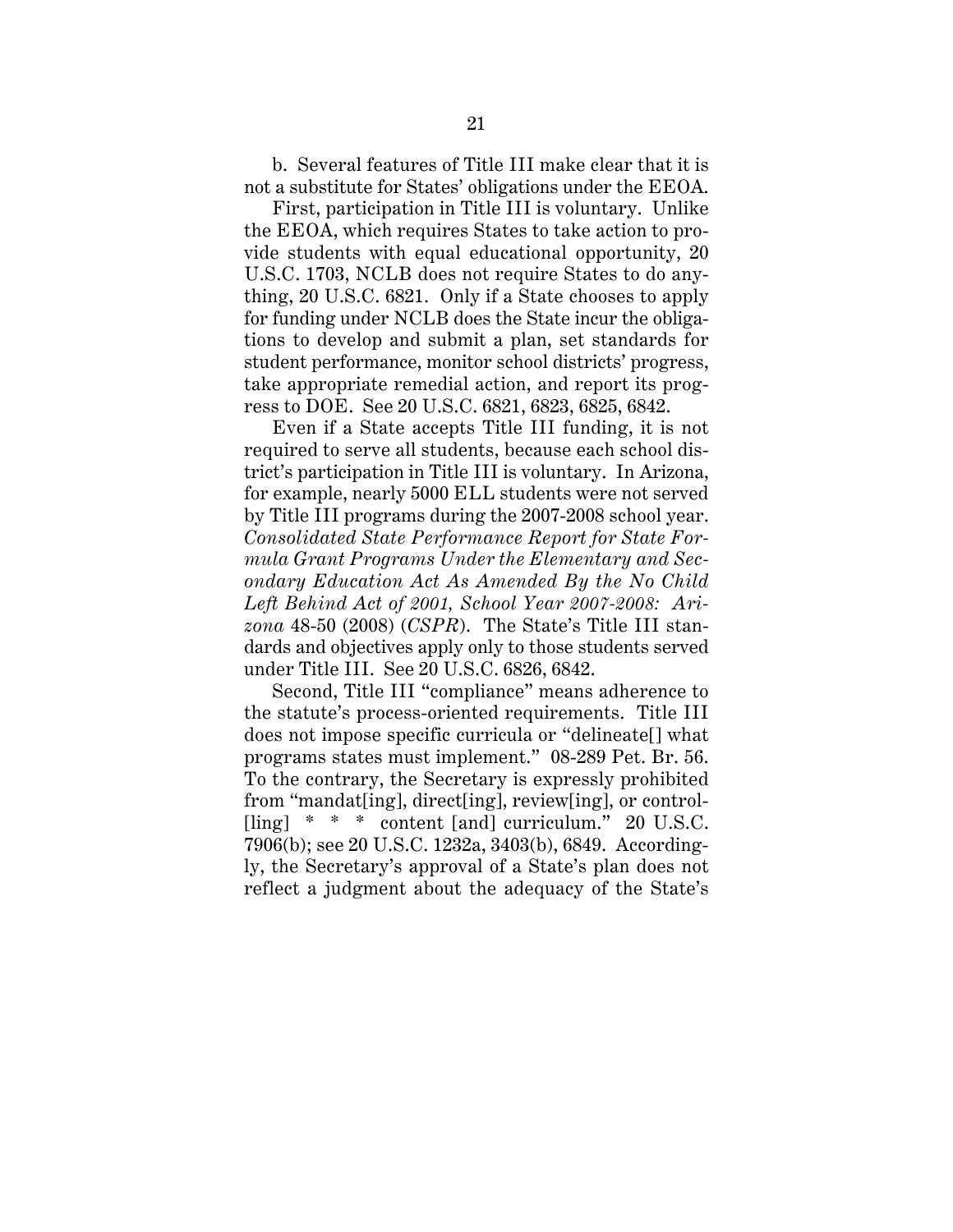ELL programs; instead, it shows that the plan "meets the [statutory] requirements." 20 U.S.C. 6823(c). Indeed, a State's plan simply does not provide sufficient detail about its ELL program to make a determination as to its adequacy for purposes of the EEOA. See, *e.g.*, State of Arizona, *Consolidated State Application* 61-63 (2002) (ELL portion of state plan).

Nor does a State's continued receipt of Title III funding establish that the State is offering equal educational opportunity. A State may continue to receive Title III funding even if particular school districts are not meeting the State's AMAOs, so long as it continues to work cooperatively with DOE and to "substantially" comply with its statutory obligations. 20 U.S.C. 1234c. Arizona's Title III participation is illustrative: During the 2007-2008 school year, 147 of the 217 school districts in Arizona failed to meet the AMAOs the State had set for ELL students; 127 school districts had not made AMAOs for two consecutive years, and 34 school districts had not made AMAOs for four consecutive years. See *CSPR* 55; see also Pet. App. 39a. Those facts, however, do not provide a basis for ending Title III funding.

Third, Title III places the responsibility for designing and assessing ELL programs on the State. The State set its own performance standards, determines how to measure student progress, reviews testing results, and requires school districts to make changes if they fail to meet state standards. 20 U.S.C. 6823, 6842; see 20 U.S.C.  $6311(b)(2)$  and  $(3)$ . To conclude that a State has taken appropriate action under the EEOA to afford equal opportunity to ELL students merely by deciding that it is meeting its own standards would be anomalous, especially because it would tie the *federal*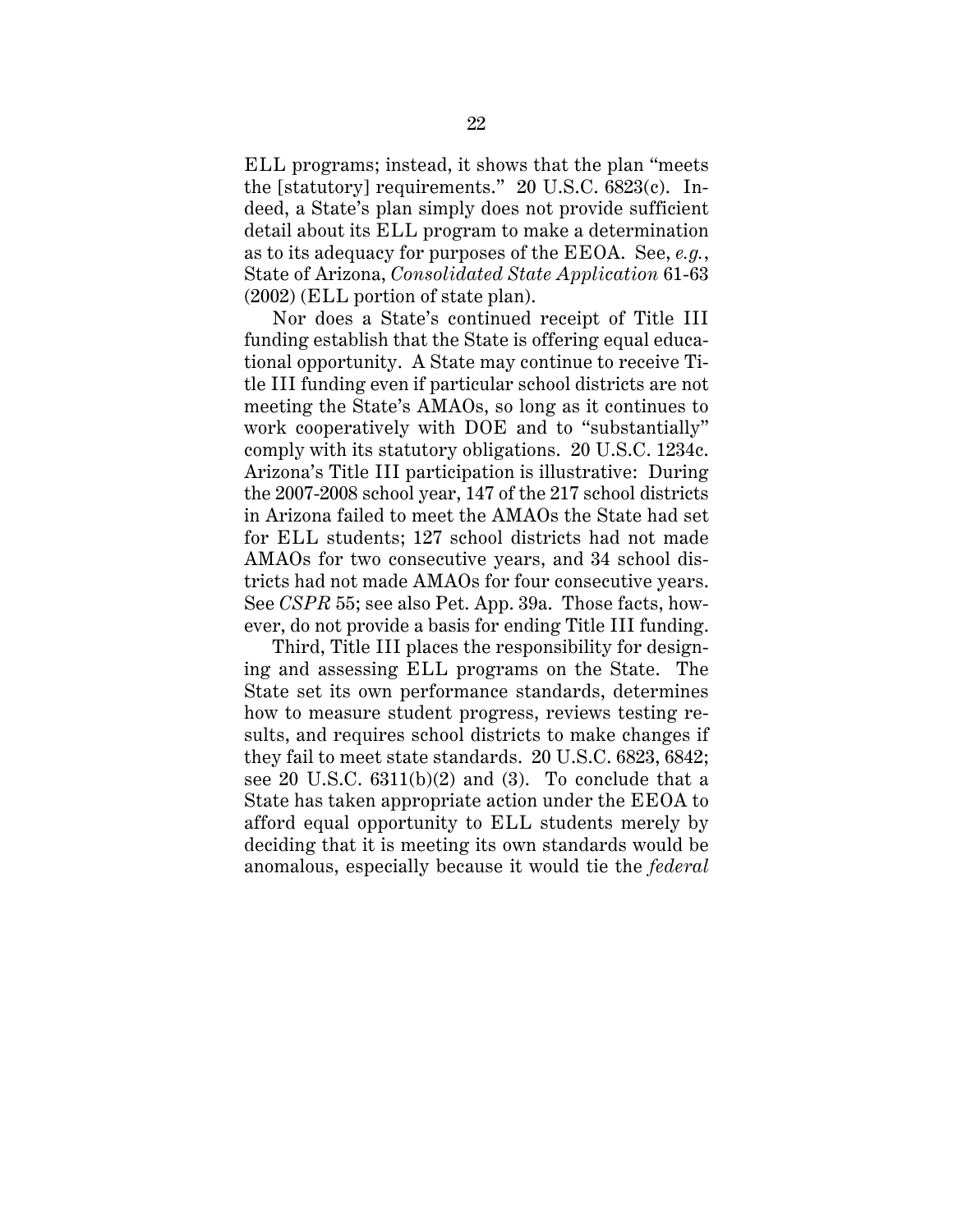right under the EEOA to varying *state* performance standards.

Fourth, the EEOA and Title III have very different enforcement schemes. The EEOA is enforced through private lawsuits brought by individuals or the Attorney General. 20 U.S.C. 1706. The Title III provisions at issue are administered by the Secretary, and they contain no mechanism—administrative or judicial—for individuals to seek relief. See, *e.g.*, *Newark Parents Ass'n* v. *Newark Pub. Sch.*, 547 F.3d 199, 208-214 (3d Cir. 2008) (collecting cases). $5$ 

Finally, Title III does not mention the EEOA, much less declare that compliance with its requirements satisfies a State's obligations "to take appropriate action to overcome language barriers." 20 U.S.C. 1703(f). To the contrary, Title III provides that "[n]othing in this part shall be construed in a manner inconsistent with any Federal law guaranteeing a civil right." 20 U.S.C. 6847; see 20 U.S.C. 7914(a). The EEOA is just such a law, for it guarantees equal educational opportunity without regard to race, color, sex, or national origin. 20 U.S.C. 1703. Title III's savings clause—which petitioners do not even mention—makes clear that Title III does not supersede the EEOA.

 $^5\,$  Petitioners are mistaken in contending (08-289 Pet. Br. 56 n.23) that individual students may seek relief from the Secretary "when their ELL programs are inadequate." 20 U.S.C. 7844(a)(3)(C) requires *States*—not the federal government—to adopt procedures for the receipt and resolution of complaints alleging "violations of law in the administration of the programs." Although there are regulations authorizing the Secretary to review a State's resolution of a complaint, 34 C.F.R. 299.10-299.11, they do not apply to the Title III provisions at issue here, 34 C.F.R. 299.10(b).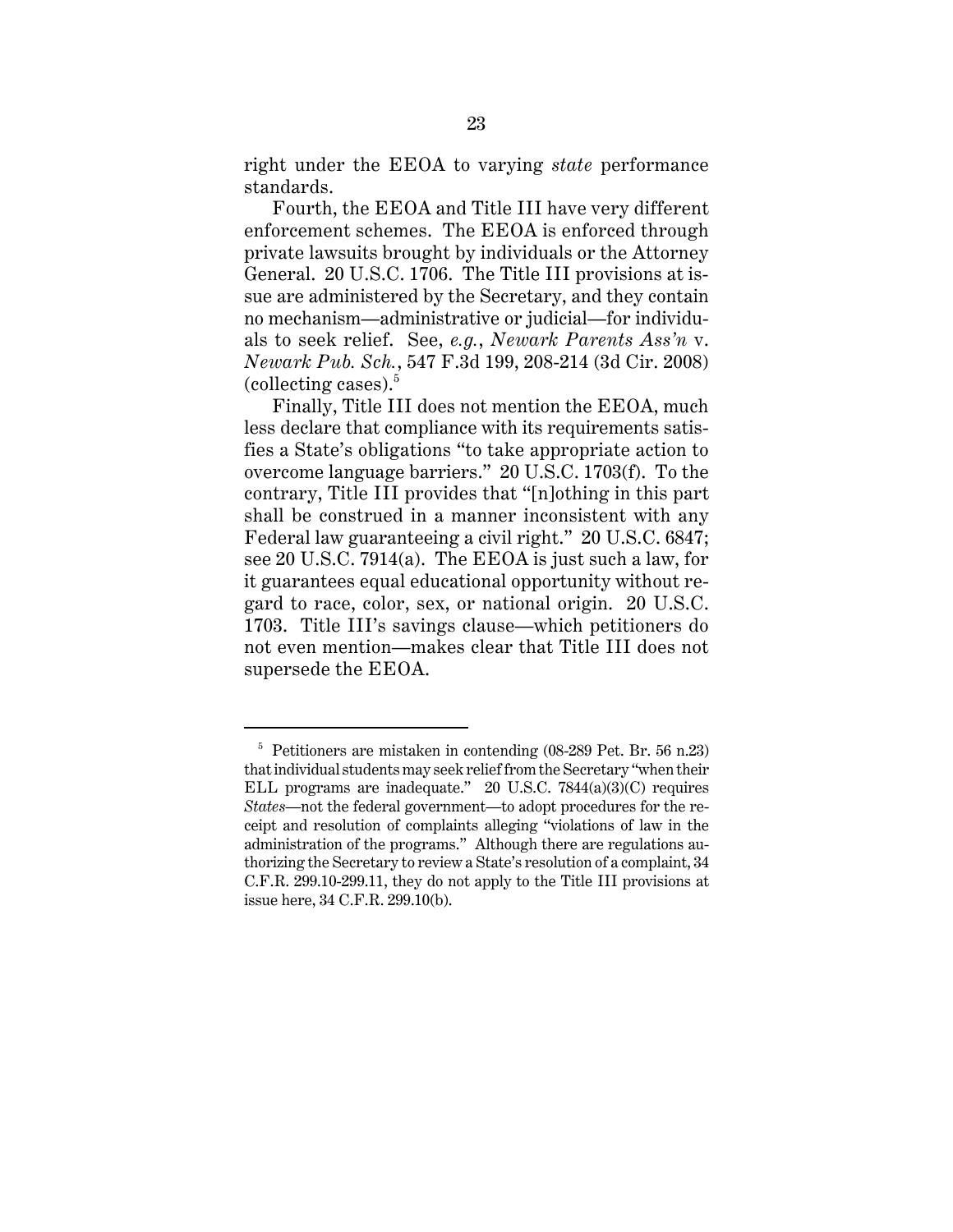c. In petitioners' view, receipt of federal funding under Title III is a complete defense to liability under the EEOA. See, *e.g.*, 08-294 Pet. Br. 57 (no EEOA remedy "where a State's NCLB plan is approved by the Department of Education"). This amounts to an argument for repeal by implication, which could be found only if the two statutes are irreconcilable. Pet. App. 77a (citing *Morton* v. *Mancari*, 417 U.S. 535, 549-550 (1974)). The EEOA and Title III are not irreconcilable, as confirmed by the savings clause in Title III. And the district court's remedial orders permit the State to choose its own program for EEOA compliance, just as Title III allows the State to set its own standards and targets for student performance, see 20 U.S.C. 6823(b)(2).

Even though Title III participation is not a complete defense under the EEOA, whether a State is reaching its own goals under Title III may be relevant in an EEOA suit. For example, data collected by the State as part of its assessment of student progress may be useful in judging whether a State's ELL program results in equal educational opportunity under the third step of the *Castaneda* inquiry. See 648 F.2d at 1009-1010; see also Pet. App. 80a-81a & n.46. But petitioners did not make that type of argument below. Instead, they insisted that mere participation in Title III justifies dissolution of the remedial orders. The district court appropriately rejected that proposition.

# *2. Asserted changed circumstances in Nogales did not compel dissolution of the orders*

Petitioners contend (08-289 Pet. Br. 43-45; 08-294 Pet. Br. 45) that injunctive relief is no longer warranted because ELL programs in Nogales have improved and overall state educational funding has increased. The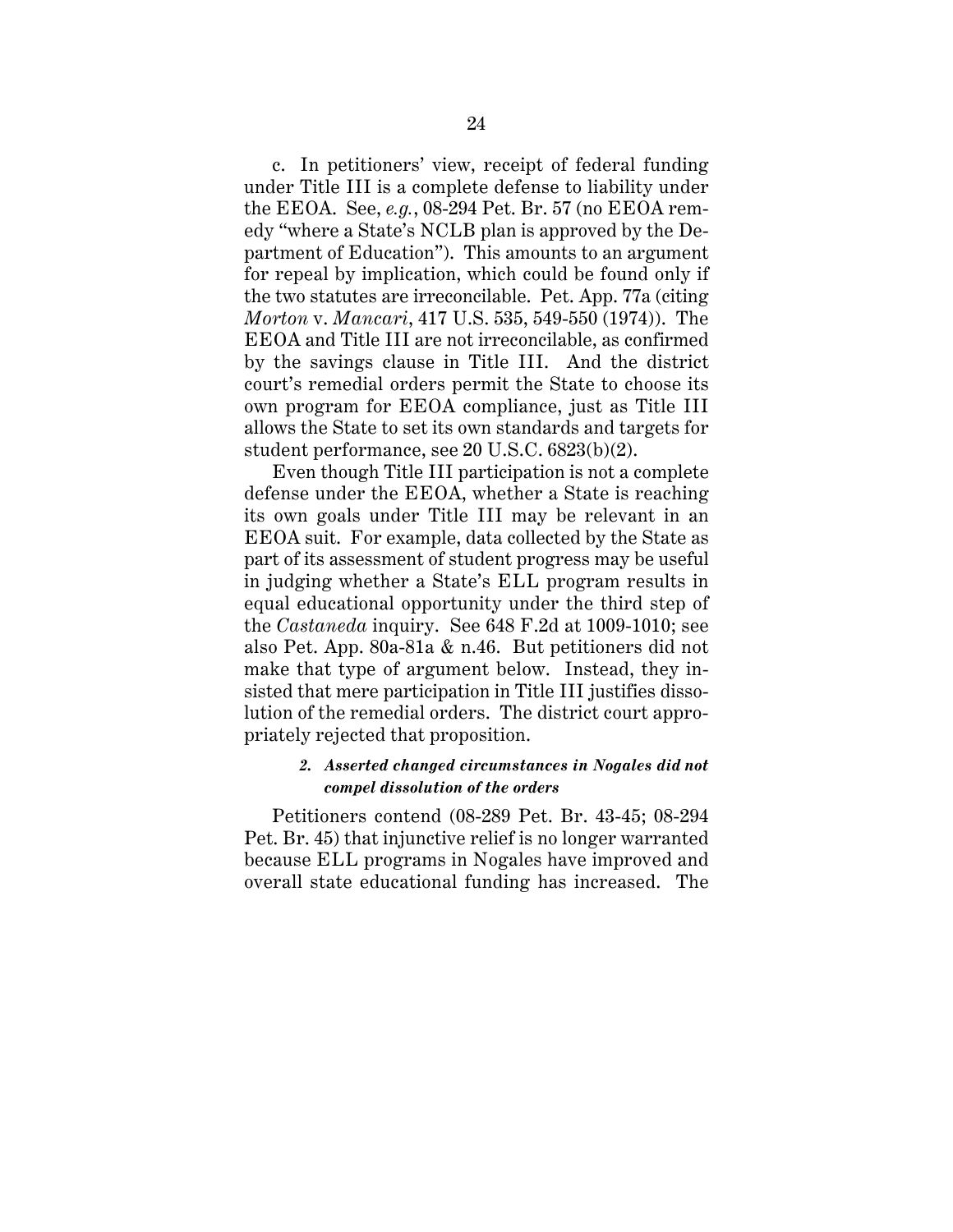district court disagreed, and that determination was not an abuse of discretion.

a. Petitioners' claims of educational improvements in Nogales did not justify dissolving the remedial orders. The EEOA places obligations on both state and local educational agencies. 20 U.S.C. 1703(f), 1720(a). Even if local personnel are responsible for the day-today implementation of the State's ELL programs, the State may not abdicate its oversight and funding obligations to them, at least where, as here, state law assigns such responsibilities to the State. See, *e.g.*, *Gomez*, 811 F.2d at 1043; *Idaho Migrant Council* v. *Board of Educ.*, 647 F.2d 69, 71 (9th Cir. 1981).

In this case, the State repeatedly acknowledged that, regardless of what actions individual school districts are taking, it has a responsibility under the EEOA to develop and fund "an appropriate, state-wide system of English Acquisition Programs." Defs.' Resp. 1, 6; see Pet. App. 148a-150a. But the State has not yet fulfilled that responsibility. Pet. App. 110a-116a. Until the State "follow[s] through with practices [and] resources" to transform its theory of ELL instruction into reality, it has not taken appropriate action under the EEOA, and modification of the remedial orders is not warranted. *Castaneda*, 648 F.2d at 1010. The EEOA requires States to "*take* appropriate action," 20 U.S.C. 1703(f) (emphasis added), not to forgo action in the hope that conditions will improve.

Contrary to petitioners' contention (08-294 Pet. Br. 45), the fact that there had been some improvements in Nogales with regard to six specific deficiencies identified by the district court in 2000 did not mean that the State itself was fulfilling the programmatic and oversight obligations under the EEOA that have been the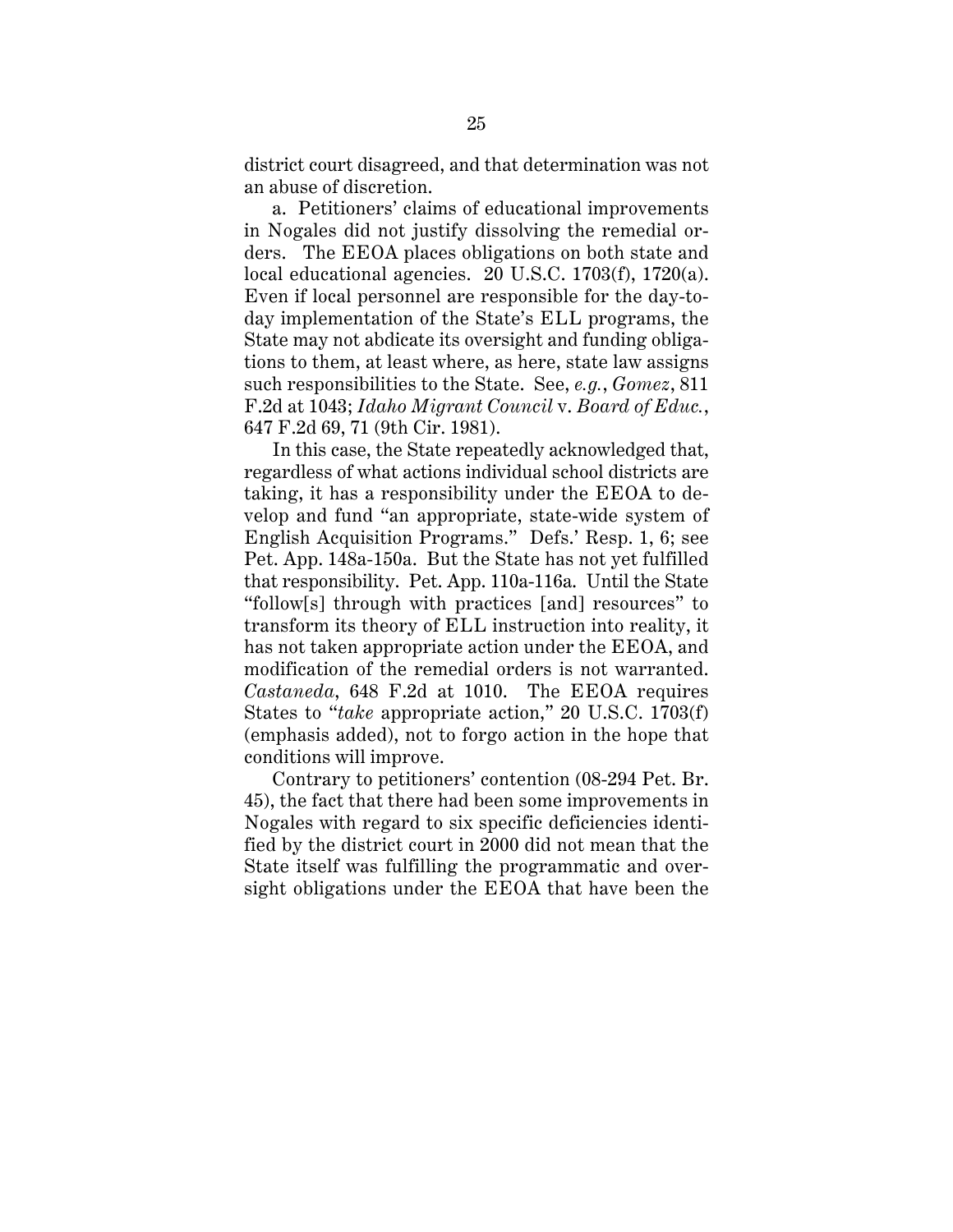subject of this case from the outset. The district court concluded that local improvements, which "have been made largely as a result of [Nogales's] efforts alone," are "fleeting at best," because the State has not provided "clear rules and requirements" for school districts to "fulfill[] and follow[]" in achieving lasting results. Pet. App. 100a. EEOA compliance does not mean merely remedying the six deficiencies that were symptomatic of the State's failure to provide for appropriate ELL education in Nogales; it means putting in place a statewide program that guarantees equal opportunity to ELL students. *Id.* at 111a.

In any event, petitioners are mistaken in suggesting that ELL education in Nogales had improved so dramatically that the flaws in the state program were no longer of any consequence to Nogales. For example, ELL students in Nogales required an average of four to five years of sheltered English immersion to become proficient in English, Pet. App. 41a, yet state law sets a target of one year for ELL students to become proficient in English, Ariz. Rev. Stat. Ann. § 15-752 (West 1991), and HB 2064 cuts off funding for most ELL education after two years, Pet. App. 22a-23a. State performance data reflected that ELL students in Nogales continued to perform markedly worse than other students, especially at the high-school level. *Id.* at 39a, 66a ("the *majority* of ELL tenth graders fail to meet state achievement standards while the majority of native English speakers pass"). In light of the "persistent achievement gaps" remaining in Nogales, *id.* at 66a—which petitioners' own experts described as "not acceptable," J.A. 193-195—the district court acted within its discretion in continuing to require the State to adopt and rationally fund an ELL program.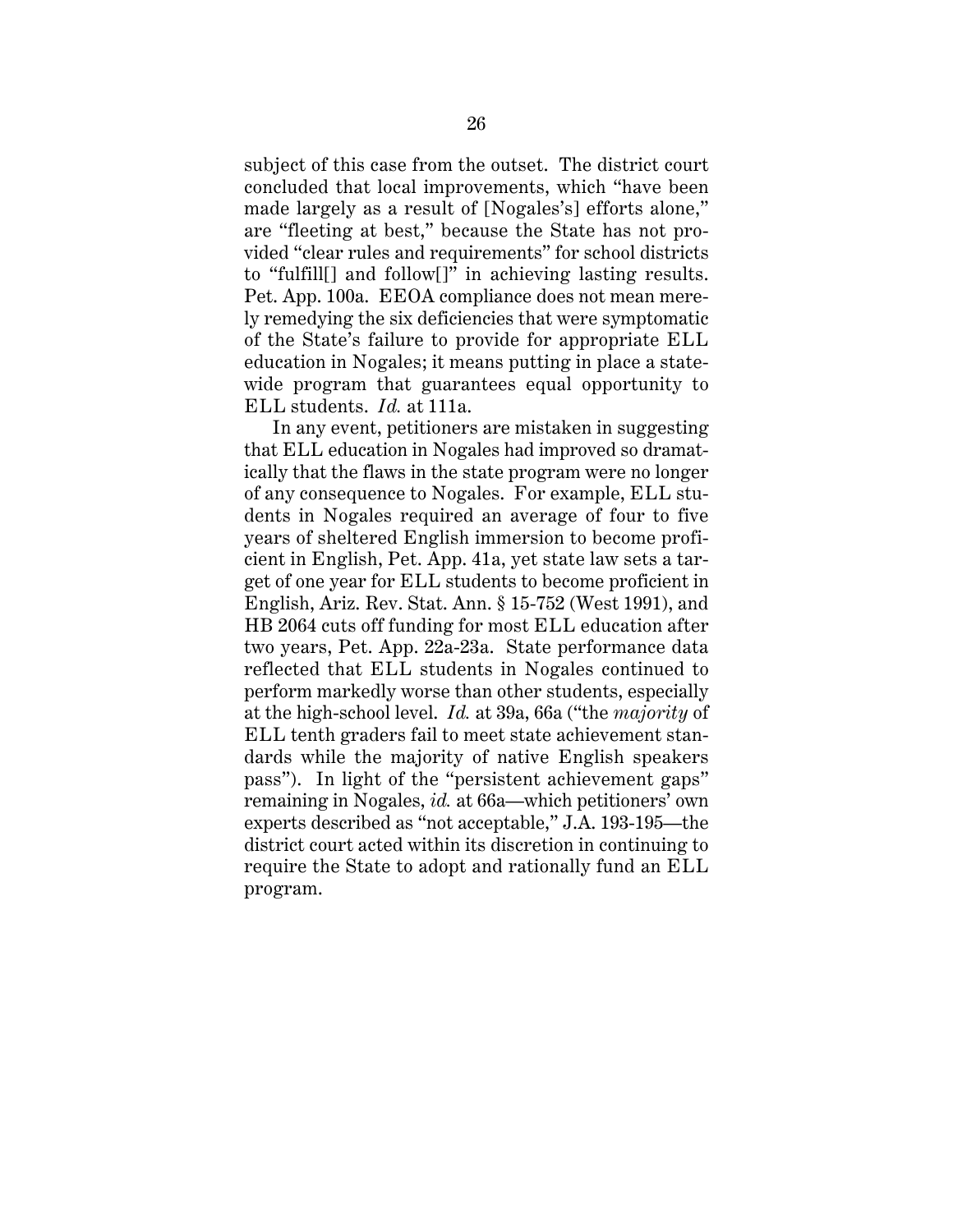b. The district court likewise did not abuse its discretion in rejecting petitioners' assertion (08-294 Pet. Br. 46) that Nogales has ample funding for its ELL programs. Determining whether funding is adequate first requires the State to define the elements of its ELL program, such as teacher training, class size, and time spent on classroom instruction, and then provide for the funding necessary to put those standards into practice. Pet. App. 110a-111a. At the time of the Rule  $60(b)(5)$ motion, the State was still "endeavoring to establish appropriate standards and goals for all students in Arizona." *Id.* at 100a. In the absence of those standards, it would have been premature to deem any particular amount of funding sufficient.

By all accounts, moreover, Nogales continued to face "significant resource constraints." Pet. App. 36a. The State's own ELL model has long assumed that ELL programs require their own funding, "*on top* of base level support," because of the additional burdens they place on school districts. *Id.* at 69a. Yet the State has never funded ELL programs at a rate approaching their actual cost. *Id.* at 44a. The State's per-student allocation in HB 2064, *id.* at 43a, was less than what a 1987 cost study had estimated to be adequate, *id.* at 149a, and less than one-third of the amount Nogales was actually spending on its ELL programs, *id.* at 41a-42a. Indeed, that allocation "d[id] not appear to have been set with regard to any specific program costs, known or estimated." *Id.* at 32a.

As a result, Nogales was able to fund basic ELL education only by "seeking grants, diverting state base level funding away from other purposes, and passing countylevel budget overrides." Pet. App. 41a. None of those sources provides a sustainable basis for successful ELL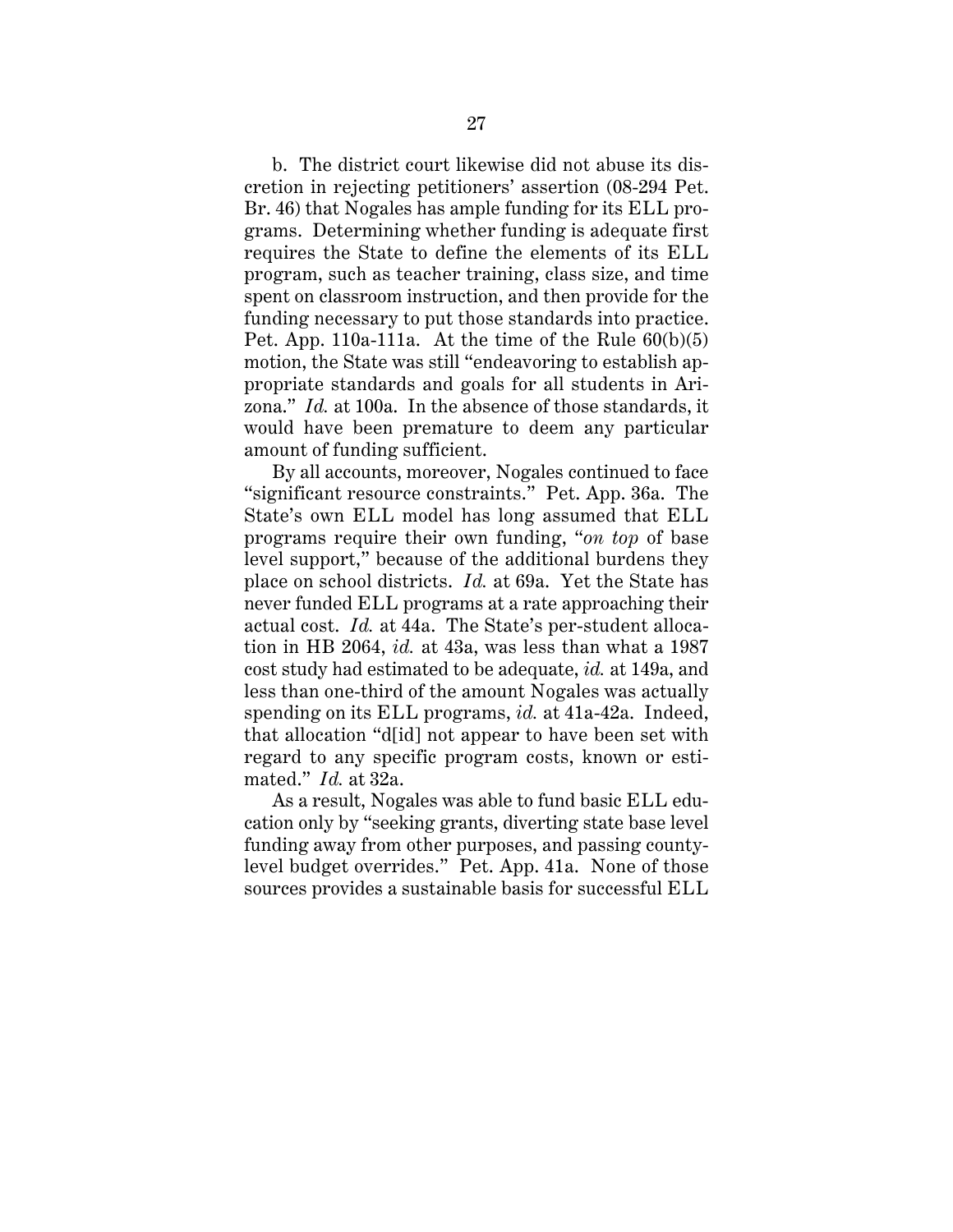programs. Federal grant funds may only be used to supplement the State's ELL programs, not to fund them in the first instance. See pp. 31-32, *infra*. Budget overrides provide only a few percent of the necessary funds and are limited by the local population's willingness to assume that burden. Pet. App. 42a. And diverting baselevel funding to ELL programs denies other students the amounts the State has deemed necessary to "ensure that [they] receive[] a basic education," *id.* at 122a, and creates resource disparities that may be unacceptable under the state constitution's uniformity guarantee, Ariz. Const. Art. XI, § 1(a). See Pet. App. 70a.

Even with those additional funding sources, resource constraints limited the success of Nogales's ELL program. The school district was unable to attract and retain teachers because it could not afford to "pay market rate salaries," which made it difficult to reduce class sizes. Pet. App. 66a. And it could not afford to hire qualified teachers aides, *ibid.*, even though local educational officials considered them "essential," J.A. 225.

Thus, at the time of the Rule 60(b)(5) motion, the State had not determined the cost of funding a comprehensive ELL program, and "a fundamental mismatch" remained "between the ELL costs [Nogales] require[d]" for its existing programs "and the funds provided for that specific purpose." Pet. App. 44a. It was therefore not an abuse of discretion for the district court to keep the remedial orders in place.

# *3. HB 2064 does not fully satisfy the judgment*

A primary argument petitioners made to the district court was that HB 2064 "complies in all material respects with the judgment and orders" of the district court. Rule 60(b)(5) Mot. 3. Yet petitioners make little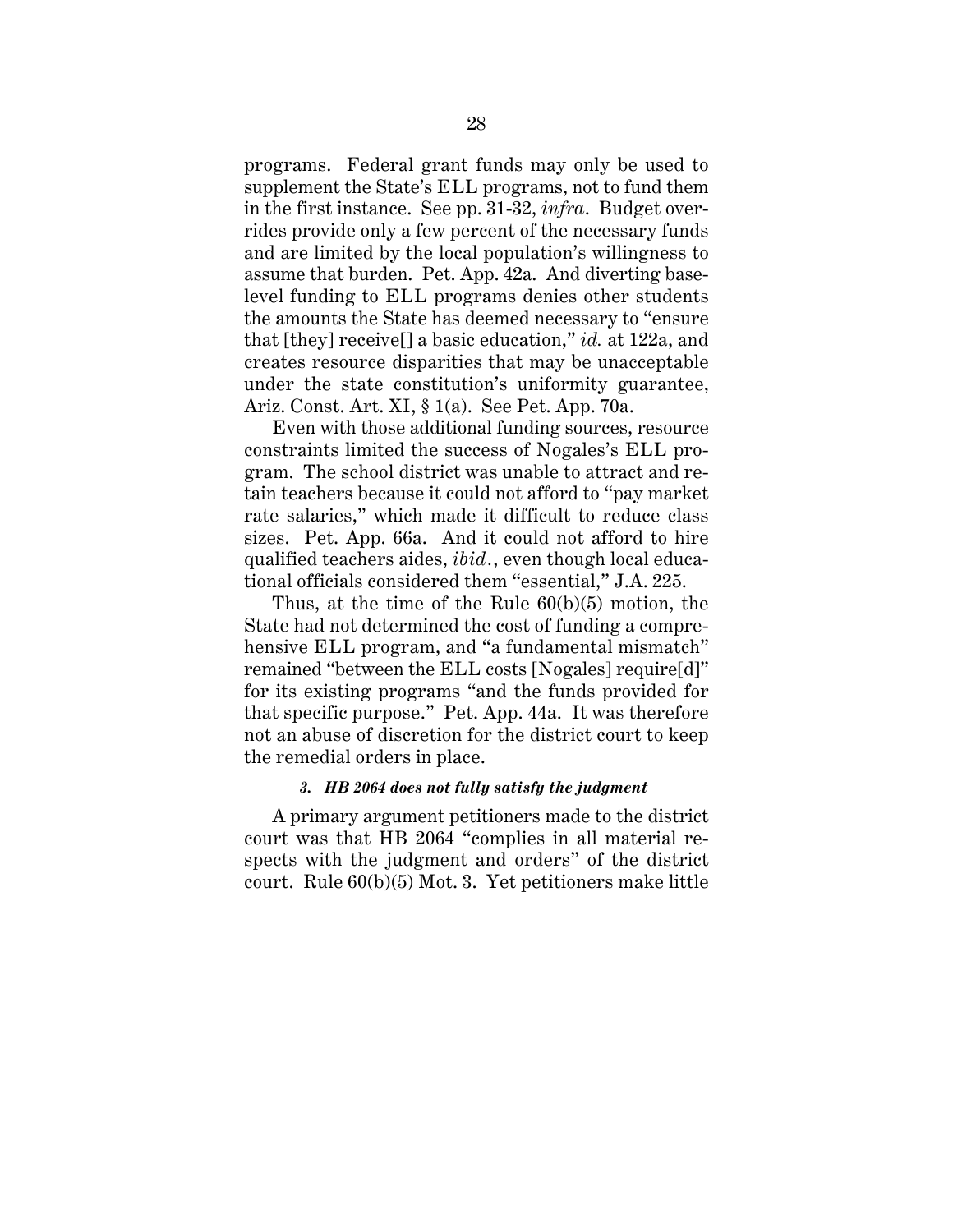mention of HB 2064 before this Court. It is important to examine HB 2064, however, both because it represents the State's chosen method of meeting its EEOA obligations, and because it now governs the structure and funding of ELL programs statewide. Pet. App. 53a, 82a.

a. HB 2064 was enacted to provide "a comprehensive, efficient and cost-effective program of developing research based models of structured English immersion that comply with all state and federal laws" and of "funding the incremental costs of [those] research based models." Pet. App. 332a. It created a task force within the state Department of Education to develop models for school districts to use for ELL education. *Id.* at 282a. Those models would provide detailed standards for ELL programs based on the size and location of the school and the number of its ELL students. *Id.* at 282a-283a. Once those models were created, each school district would determine the amount of funding required to implement the model and request funds from the State. *Id.* at 284a.

State funding for ELL programming would then be available from three sources. First, each school district would receive incremental funding of \$430 for each ELL student, for up to two years per student. Pet. App. 333a- $334a$ . $^6$  If that funding is not adequate, then the district could seek additional funds from the statewide "structured English immersion fund"—but that fund was also limited to two years per student. *Id.* at 22a, 284a-286a. If students remain in ELL programs beyond two years, funding is available from a statewide compensatory education fund. *Id.* at 304a-306a. But that funding can only

 $6\degree$  This provision would become effective only if the district court approved HB 2064 as "appropriate action" under the EEOA. Pet. App. 333a-334a.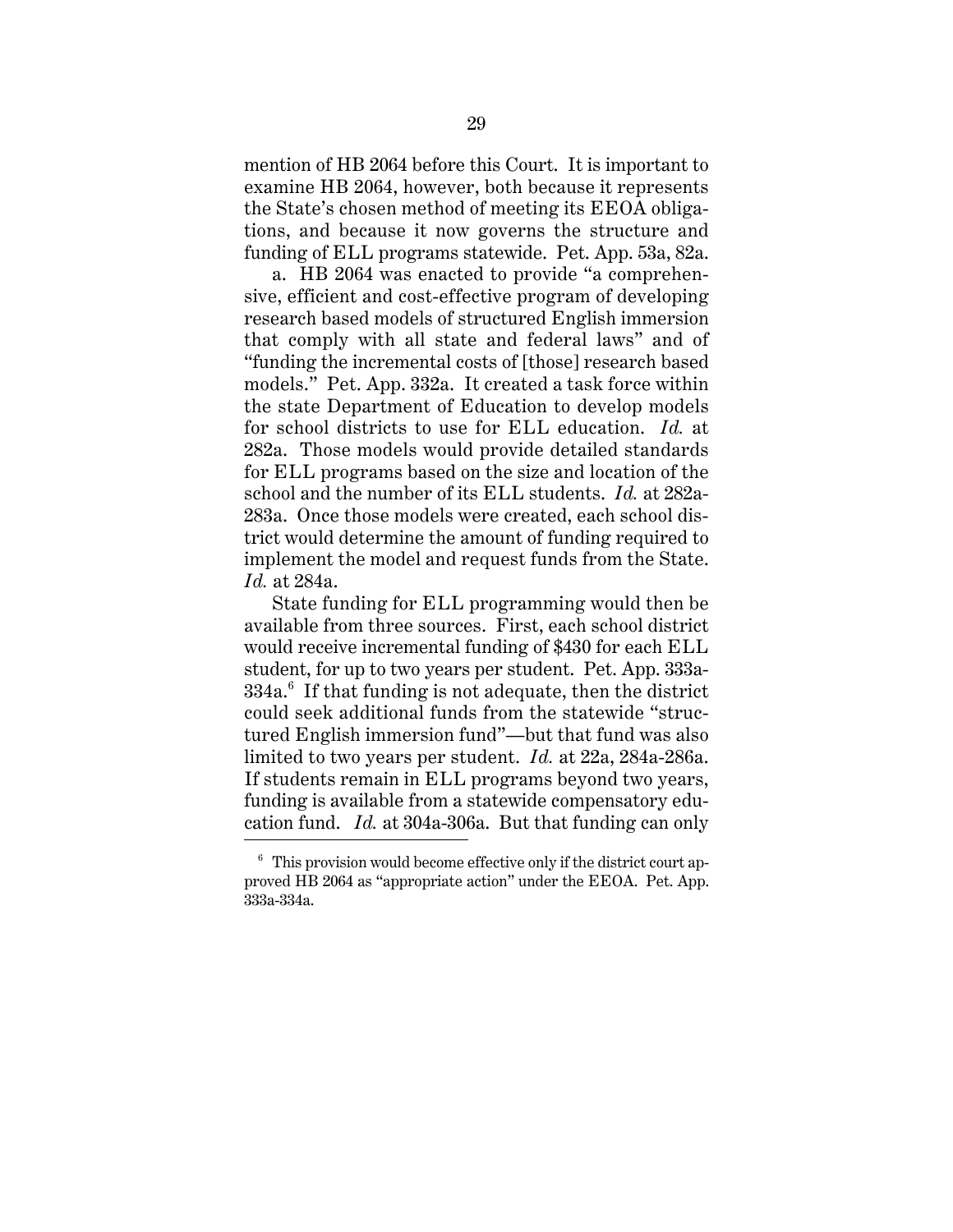be used for instruction outside of the normal class day, such as "individual or small group instruction, extended day classes, summer school or intersession school." *Id.* at 306a. Further, HB 2064 provides that any request for money from the two supplemental funds must be reduced by funds received under certain federal grant programs, including Title III of NCLB. *Id.* at 284a-285a, 304a-305a.

b. HB 2064 does not demonstrate full compliance with the judgment, although it does put the State on a path to compliance.

There are two key flaws in HB 2064 that the courts below found prevented it from satisfying the State's obligation to take "appropriate action" under the EEOA. First, HB 2064 cuts off funding for structured English immersion after a student has participated in that program for two years, regardless of whether the student has become proficient in English. Pet. App. 22a-23a. The lower courts reasonably concluded that that limitation was problematic in light of the uncontroverted evidence in the record that many students are unable to become proficient in English after only two years. *Id.* at 83a-85a. As the district court noted, "[o]n average, it takes ELL students in [Nogales] four to five years" to become proficient in English, and petitioners "did not present any evidence that two years is a sufficient amount of time \* \* \* to attain English language proficiency." *Id.* at 108a-109a. The compensatory education fund does not provide an adequate backstop for students who require more than two years of ELL instruction, because that fund cannot be used for ordinary classroom instruction. *Id.* at 107a. It was not an abuse of discretion to conclude that a statewide system that arbitrarily stops funding ELL education after two years is not rea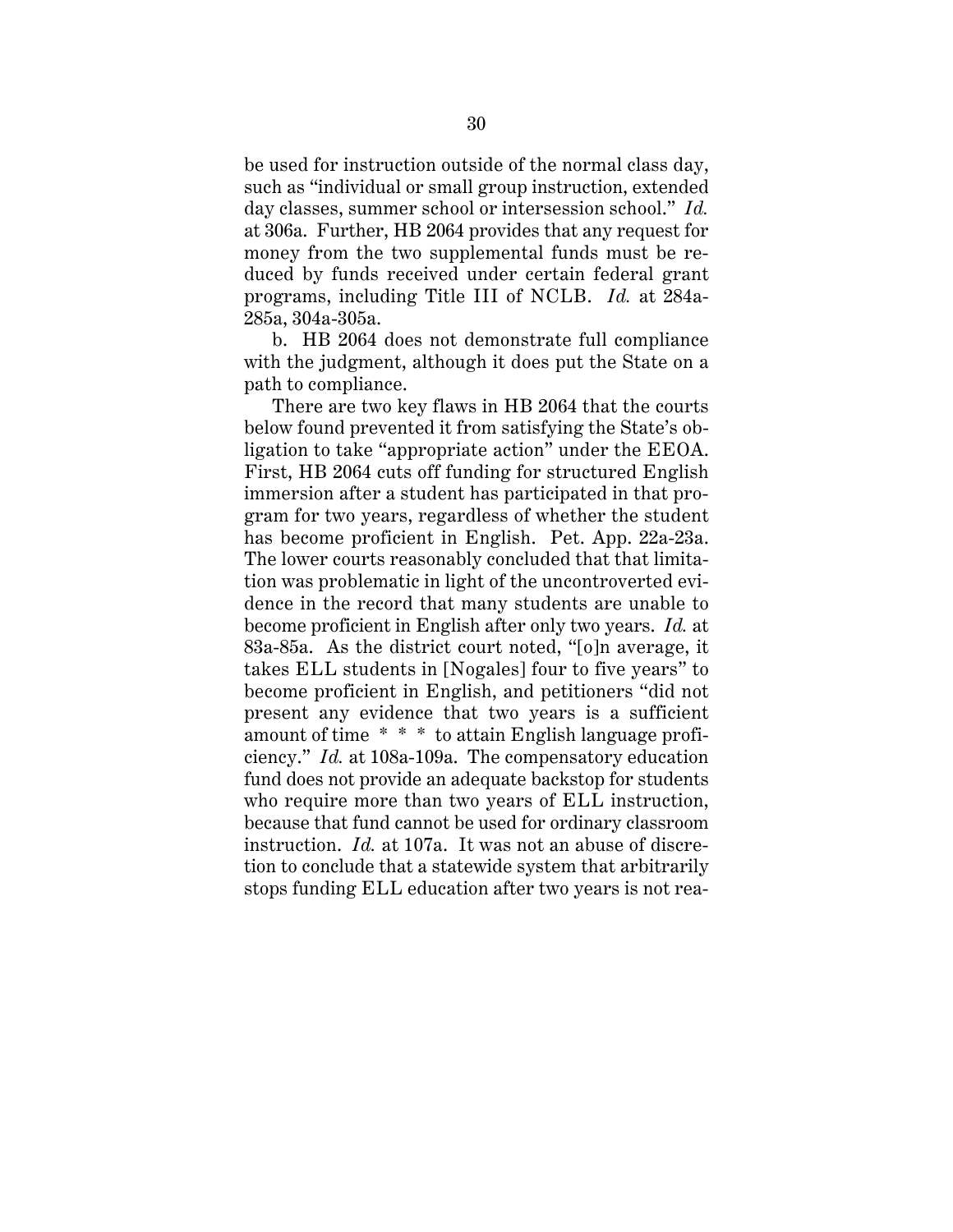sonably calculated to fulfill the State's obligation to ensure that all ELL students have an equal opportunity to learn consistent with the EEOA.<sup>7</sup>

Second, both the structured English immersion fund and the compensatory education fund contain offset provisions that clearly violate federal law. Under HB 2064, after a school district calculates the money it needs from the two statewide funds, it must subtract from that amount money it receives from four federal grant programs—Title I, Title II-A, Title III, and Title VII of ESEA, as amended by NCLB. See Pet. App. 284a-285a. Several provisions of ESEA prohibit such use of federal funds to meet state obligations. Title I (20 U.S.C. 6321(b)), Title II-A (20 U.S.C. 6623(b)), and Title III (20 U.S.C. 6825(g)) each contain "supplement, not supplant" provisions that prohibit the use of federal grant funds to take the place of state funds that otherwise would have been available. Further, 20 U.S.C. 7902 specifically prohibits a State from taking into consideration payments under any ESEA program (with the exception of Title VII under certain circumstances) in determining the amount of state funding to allocate to a school district

<sup>7</sup> Title I of ESEA generally requires a student to be assessed in reading or language arts using a test written in English after the student has attended school in the United States for three or more consecutive years. 20 U.S.C.  $6311(b)(3)(C)(x)$ . That process does not, however, reflect the view that all students will be proficient in English after three years. Title I permits school districts to decide, on a case-by-case basis, that some students should be tested in their native language for up to five years, *ibid.*, and it authorizes school districts to make certain accommodations when testing students with limited English proficiency, 20 U.S.C.  $6311(b)(3)(C)(ix)(III)$ .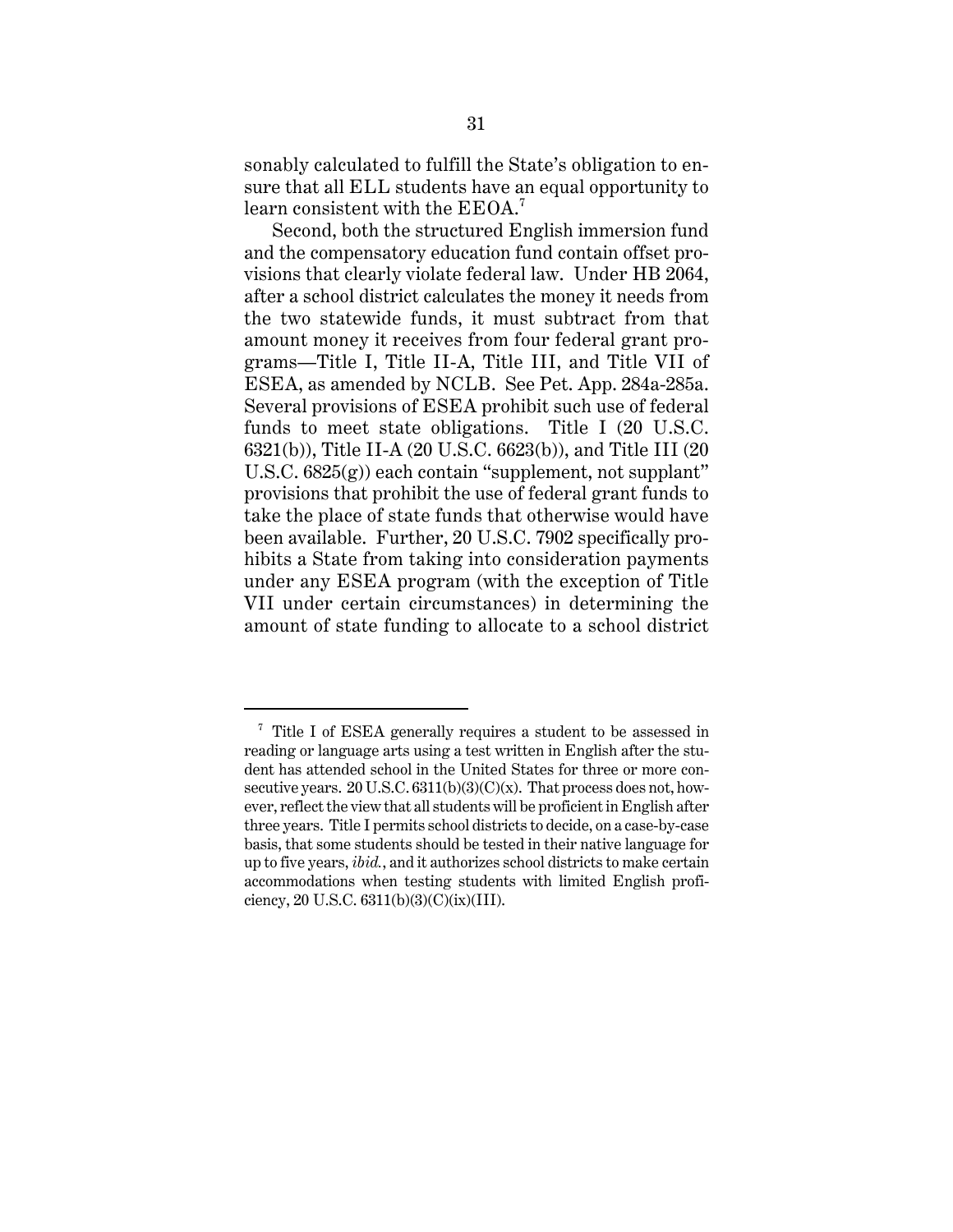for public education.<sup>8</sup> Because HB 2064's offset provisions violate federal law, that aspect of the statute's funding scheme must be eliminated before HB 2064 could constitute an appropriate solution under the EEOA.

c. Although the mere passage of HB 2064 does not fully satisfy the judgment, HB 2064 provides a path to compliance, because it provides mechanisms for the State to define its own ELL program and for school districts to implement that program. See Pet. App. 90a; J.A. 90. The first step toward compliance has already been taken, because the task force has developed the models for ELL education, which include standards for variables such as class size, student-teacher ratios, instructional materials, and tutoring. See *Structured English Immersion Models of the Arizona English Language Learners Task Force* (Apr. 10, 2008) <http:// www.ade.state.az.us/ELLTaskForce/2008/SEIModels 04-10-08.pdf>. Together with the programmatic changes put in place by the consent decree, see note 2, *supra*, they set out a statewide program for ELL education.

The "only steps remaining" are for "the school districts to complete the budget forms and submit them" to the legislature, and for the legislature to appropriate funds. J.A. 90. If those steps are taken, and the State cures the two key flaws in HB 2064 described above, then the district court should deem the judgment satisfied. See Pet. App. 90a. But because petitioners sought dissolution of the remedial orders before the State corrected those flaws and put the system envisioned by HB

<sup>8</sup> DOE explained how the offset provisions violate federal law in detail in a letter to the Superintendent. See State Resp. Br. App. 1-4; see also Pet. App. 82a, 113a-114a.